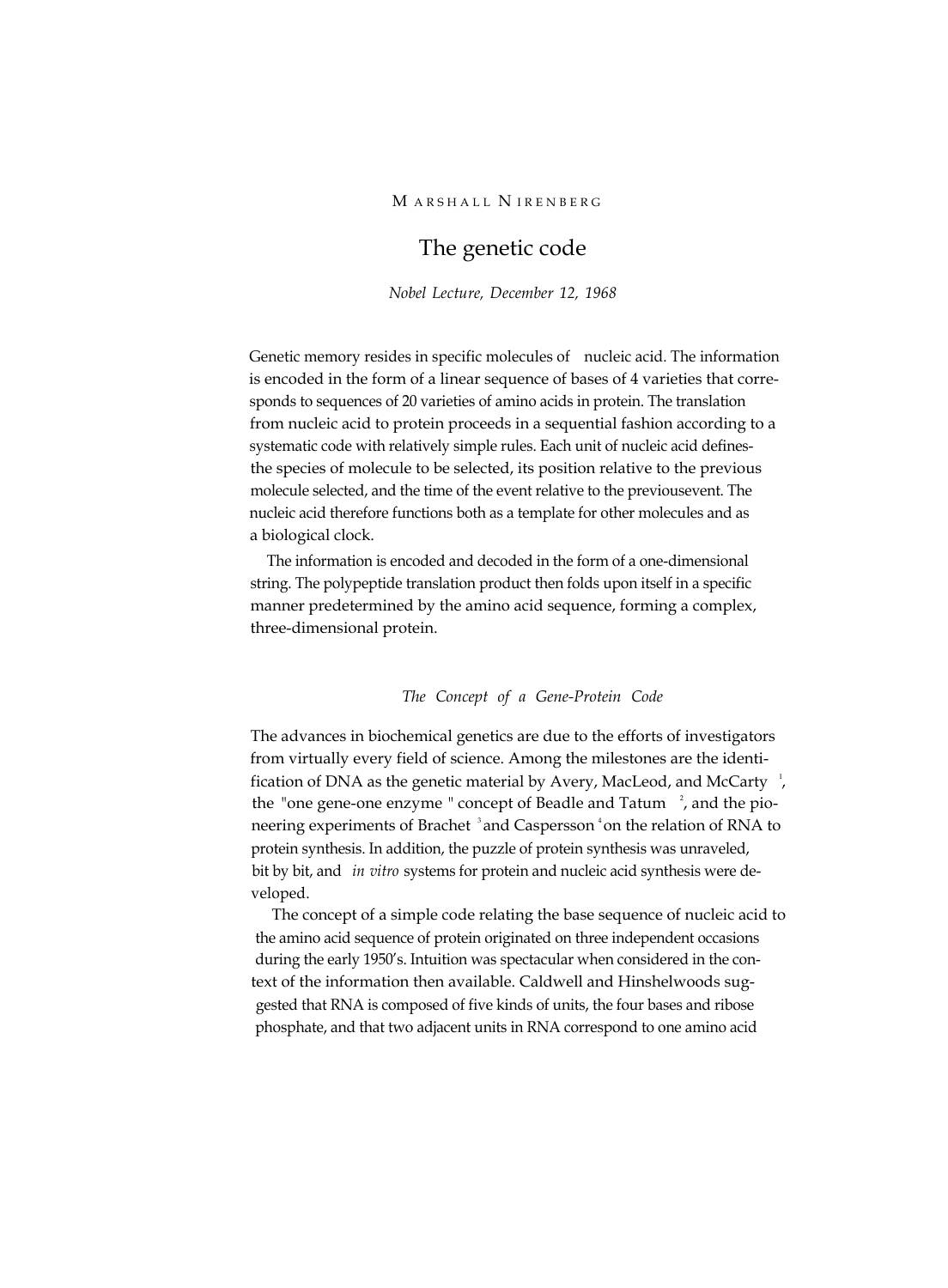in protein Dounce <sup>6</sup> proposed that three adjacent bases in RNA correspond to one amino acid in protein. In addition, the concepts of polarity of translation and activation of amino acids were formulated in considerable detail. Dounce's conviction that templates are required for the synthesis of protein originated during his Ph.D. oral examination when he was asked by James Sumner to consider the problem of how proteins synthesize other proteins.

Concurrently, George Gamow <sup>7</sup> suggested that a double-strand of DNA contains binding sites for amino acids, each site defined by one base-pair and adjacent non-complementary bases on opposite strands of DNA. Gamow conceived the idea upon reading the article by Watson and Crick on the pairing of bases in DNA<sup>8</sup>. Other speculations concerning the nature of the code were advanced by many investigators during the latter part of the 1950's (*cf.* the recent review of Woes  $e^{\theta}$ ).

Although the concept that RNA is a template for protein was well established, direct biochemical evidence was lacking. However, Hershey's  $\mathrm{^{10}$  finding that a fraction of RNA is rapidly synthesized and then degraded in *E. coli* infected with T2 bacteriophage, and the demonstration by Volkin and Astrachan<sup>11</sup> that the composition of this RNA fraction resembles phage DNA rather than *E. coli* DNA were exciting, because the data suggested that the unstable RNA fraction might function as templates for the synthesis of phage protein.

I plunged into the problems of protein synthesis after I had obtained postdoctoral training. My graduate studies were in biochemistry under the guidance of James Hogg; I obtained postdoctoral training with Dewitt Stetten and so with William Jakoby at the National Institutes of Health. Then I joined Gordon Tompkins' department and began to study the steps that relate DNA, RNA, and protein. The training in enzymology and the stimulating environment greatly influenced the future course of my work.

Extensive studies on the mechanism of protein synthesis had yielded much information and it seemed likely then that it would be possible within the coming decade to obtain the synthesis of an enzyme in cell extracts. Since a system of this kind would provide many opportunities to study questions pertaining to the flow of information from nucleic acid to protein, I decided to work on the cell-free synthesis of penicillinase. Pollock and his colleagues<sup>12,13</sup> had obtained much information on the regulation of penicillinase synthesis *in vivo,* and had shown that the molecular weight of the enzyme is relatively low, and that the enzyme lacks cysteine. It seemed likely that one might selectively inhibit the synthesis of proteins that require cysteine and at the same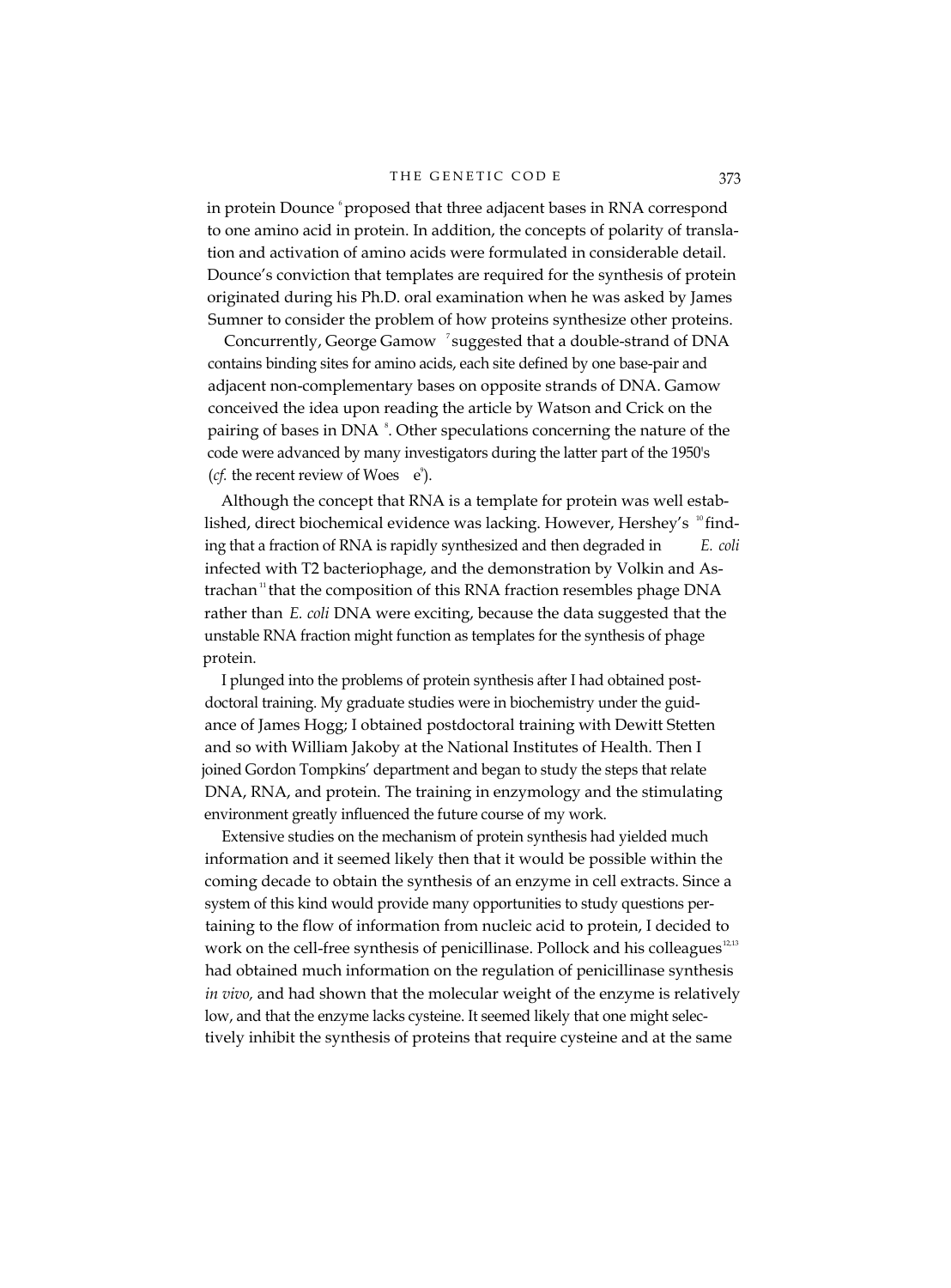time stimulate penicillinase synthesis *in vitro* by the addition of nucleic acid templates to cell extracts.

During the next 2 years I studied the properties of the system, particularly the effect of reaction conditions, nucleic acids and other factors upon the rate of cell-free protein synthesis. During this period results of great interest dealing with protein synthesis in *E. coli* extracts were reported by Lamborg and Zamecnik<sup>14</sup>; Tissieres, Schlessinger and Gros  $15$ , and others. Tissieres, Schlessinger and Gros<sup>15</sup>; Kameyama and Novelli<sup>16</sup>; and Nisman and Fukuhara<sup>17</sup> reported that DNAase inhibited *in vitro* amino acid incorporation into protein. I had also observed this phenomenon and was greatly interested in it because the results strongly suggested that the cell-free synthesis of protein was dependent, ultimately, upon DNA templates.

Heinrich Matthaei then joined me in these studies. We soon showed that RNA prepared from ribosomes stimulates amino acid incorporation into protein<sup>18</sup>. However, amino acids were incorporated into protein rapidly without added RNA<sup>19</sup>, so RNA-dependent protein synthesis was difficult to detect. This problem was solved, as shown in Fig. 1, by incubating *E.coli* extracts with the components required for protein synthesis and DNAase in order to reduce the level of endogenous RNA templates. After a brief incubation period, the synthesis of protein stops and further protein synthesis is then dependent upon the addition of template RNA. Transfer RNA does not replace template RNA.

A rapid assay was devised based on the filtration of  $\int_0^{14}$ C | protein precipitates that reduced the time required for each experiment about four-fold. Preparations of RNA from many sources were obtained to determine the specificity and activity of each RNA preparation as templates for protein synthesis. RNA from yeast, ribosomes, and from tobacco mosaic virus were found to be highly active in stimulating the incorporation into protein of every species of amino acid tested. In contrast, poly-U stimulated phenalanine incorporation into protein rather specifically, and the product was shown to be polyphenylalanine. Single-stranded poly-U was an active template for phenylalanine incorporation, but double- or triple-stranded poly-U · poly-A helices did not serve as templates for protein synthesis .

These results showed that RNA is a template for protein, that residues of U in poly-U correspond to phenylalanine in protein, and that the translation of mRNA is affected by both the primary and the secondary structure of the RNA.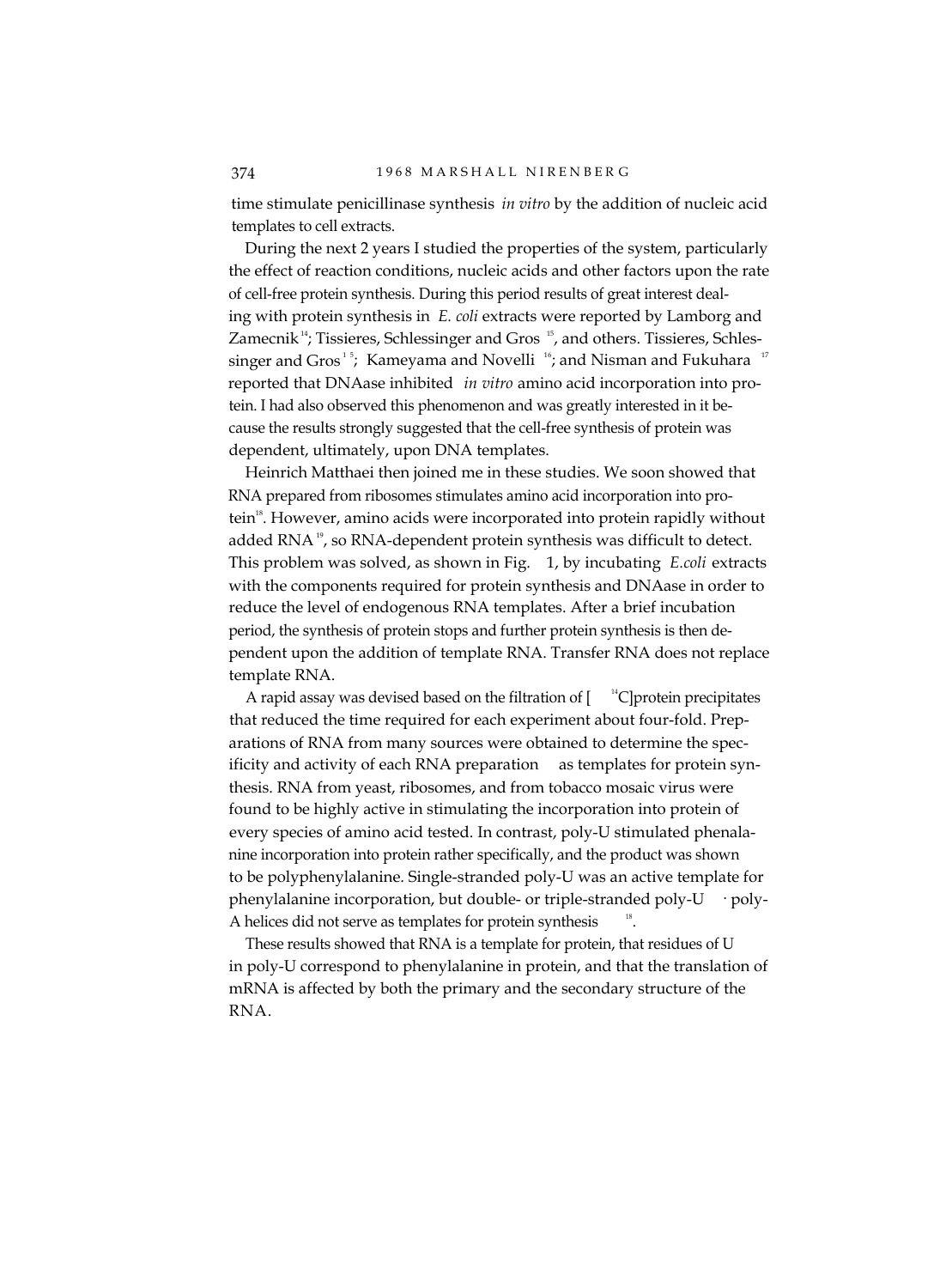

Fig.1. The effect of DNAase and mRNA upon the incorporation of [ <sup>14</sup>C]valine into protein in *E. coli* extracts. The symbols represent the following:  $\bullet$ , no addition;  $\triangle$ , 10µg DNAase added per ml of reaction;  $\blacksquare$ , 10  $\mu$ g DNAase and 0.5 mg of an mRNA fraction added per ml of reaction.

In 1961, the role of tRNA was still controversial. Most investigators assumed that tRNA participated in the synthesis of protein, but direct proof that tRNA is required for this process was lacking. Lipmann and Nathans generously gave us a purified preparation of transfer enzymes and we found that Phe-tRNA is an *obligatory* intermediate in polyphenylalanine synthesis and that transfer enzymes and GTP are also required for the synthesis of this polypeptide<sup>20</sup>.

## *Base Composition of Codons*

The genetic code was deciphered in two experimental phases over a period of approximately six years. During the first phase, the base composition of codons and the general nature of the code were explored by directing cell-free protein synthesis with randomly-ordered RNA templates containing different combinations of bases. Such polymers were synthesized with the aid of polynucleotide phosphorylase that had been discovered by Grunberg-Manago, Ortiz and Ochoa $21$ .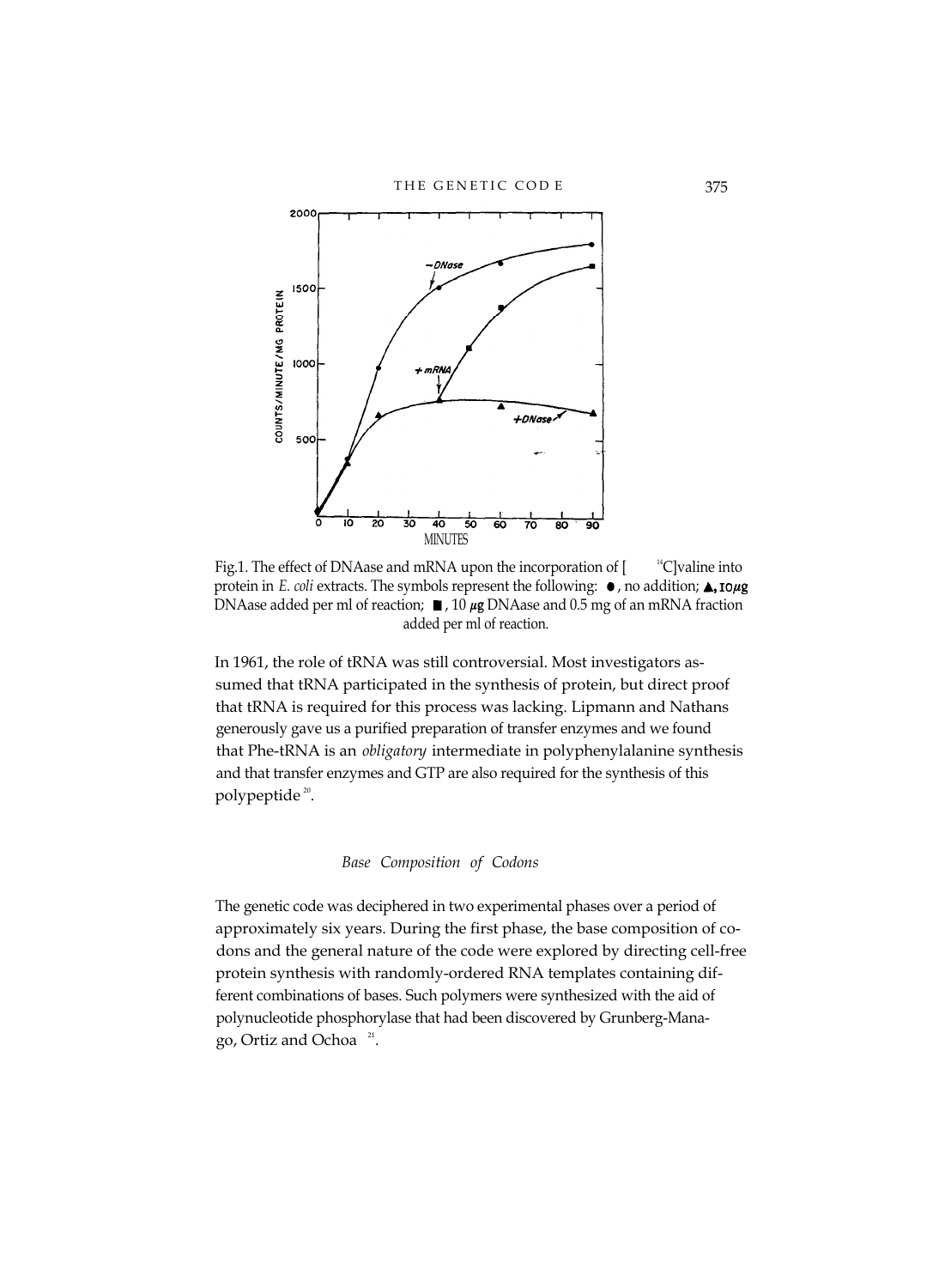A summary of data obtained by Ochoa and associates  $23$  and by ourselve  $s^{24}$ is shown in Table I. Only polynucleotides containing the minimum species of bases required to stimulate an amino acid into protein are shown. Poly- U, poly-C, and poly-A stimulate the incorporation into protein of phenylalanine, proline, and lysine, respectively. No template activity was detected with poly-G. In later studies Maxine Singer, Bill Jones, and I showed that poly-(U,G) preparations rich in G contain a high degree of secondary structure in solution and do not serve as templates for protein synthesis .

Poly-(U,C), poly-(C,G), and poly-(A,G ) are templates for 2 additional amino acids per polynucleotide, whereas poly-(U,A), poly-(U,G), and poly-(CA) are templates for 4 additional amino acids per polynucleotides. Each polynucleotide composed of 3 species of bases is a template f or 10 or more amino acids.

#### Table 1

Minimum species of bases required for mRNA codons The specificity of randomly ordered polynudeotide templates in stimulating amino acid incorporation into protein into *E. coli* extracts is shown. Only the minimum species of bases necessary for template activity are shown, so many amino acids responding to polymers composed of two or more kinds of bases are omitted.

|            | Polynucleotides | Amino acids |            |            |            |  |
|------------|-----------------|-------------|------------|------------|------------|--|
| U          |                 | PHE         |            |            |            |  |
| C          |                 | PRO         |            |            |            |  |
| Α          |                 | <b>LYS</b>  |            |            |            |  |
| G          |                 | —           |            |            |            |  |
| UC         |                 | LEU         | <b>SER</b> |            |            |  |
| <b>UA</b>  |                 | LEU         | <b>TYR</b> | ILE        | <b>ASN</b> |  |
| UG         |                 | LEU         | <b>VAL</b> | <b>CYS</b> | <b>TRP</b> |  |
| CA         |                 | HIS         | <b>THR</b> | <b>GLN</b> | <b>ASN</b> |  |
| CG         |                 | <b>ARG</b>  | ALA        |            |            |  |
| AG         |                 | <b>ARG</b>  | GLU        |            |            |  |
| <b>UAG</b> |                 | ASP         | <b>MET</b> |            |            |  |
| CAG        |                 | ASP         | <b>SER</b> |            |            |  |

Randomly-ordered polynucleotides composed of 1, 2, 3, or 4 kinds of bases contain 1, 8, 27, and 64 kinds of triplets, respectively. The relative abundance of each kind of triplet can be calculated easily if the base-ratio of a randomlyordered polynucleotide is known. One can derive both the kinds of bases that correspond to an amino acid and th e *number* of bases of each kind, because the amount of each species of amino acid that is incorporated into protein due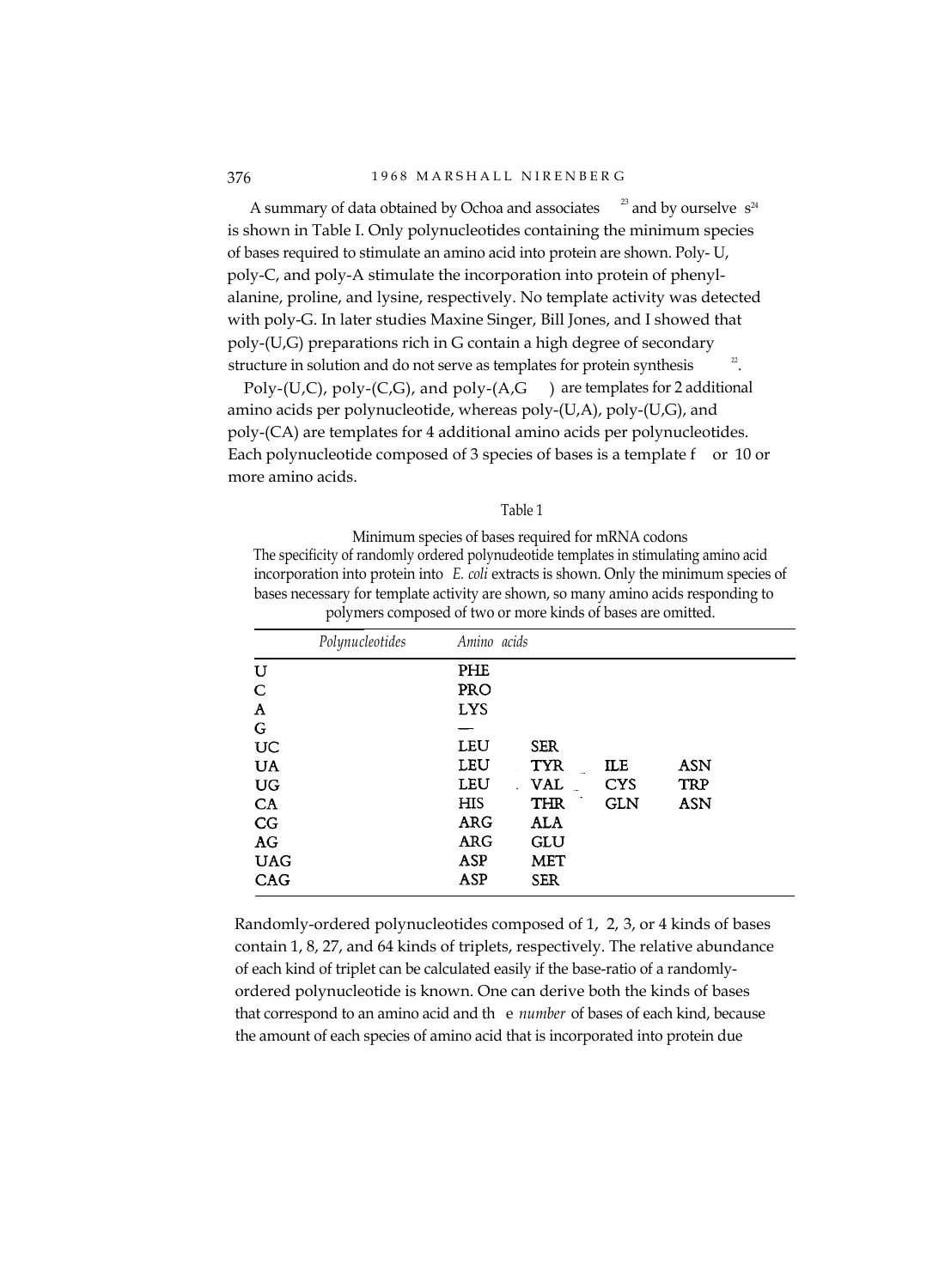to the addition of a polynucleotide preparation and the base-ratio of the polynucleotide can be determined experimentally. In this manner the base compositions of approximately 50 codons were assigned to amino acids  $23.24$ . The results showed that multiple codons can correspond to the same amino acid; hence the code is highly degenerate. In most cases synonym codons differ by only one base; therefore, it was assumed that the non-variable bases occupy the same relative positions within each synonym word. By means of genetic studies, Crick, Barnett, Brenner and Watts-Tobin <sup>25</sup> showed that the code is a triplet code, and the biochemical studies confirmed this conclusion. Analysis of the coat protein of mutant strains of tobacco mosaic virus provided evidence that triplets in mRNA are translated in a non-overlapping fashion, because the replacement of one base by another in mRNA usually results in only one amino acid replacement in protein<sup>26</sup>.

## *Base Sequence of Codons*

Although base compositions of codons were determined, the order of bases within codons was not known. We investigated many potential methods for determining base sequence of codons. A clue to the solution of the problem stemmed from the important finding by Arlinghaus, Favelukes and Schweet and by Kaji and Kaji<sup> $28$ </sup> that Phe-tRNA attaches to ribosomes in response to poly-U prior to peptide bond formation. Perhaps trinucleotides or hexanucleotides of known base sequence would also stimulate binding of AA- tRNA to ribosomes. To test this possibility, Philip Leder and I devised a rapid method for separating ribosomal-bound AA-tRNA from unbound AA-tRNA that depends upon the selective retention of the ribosomal intermediate by discs of cellulose nitrate and then found that trinucleotides function as specific templates for AA-tRNA binding to ribosomes <sup>29</sup>. As shown in Table II, the trinucleotide, AAA, stimulates Lys-tRNA binding to ribosomes and is as active a template for Lys-tRNA as the tetra-or penta-nucleotide. The doublet, AA, has no effect upon Lys- tRNA binding; hence, 3 *sequential* bases in mRNA correspond to I amino acid in protein.

This experimental approach provided a relatively simple means of determining base sequence of codons. Fractionation of poly -(U, G) digests yielded 3 trinucleotides, GUU, UGU, and UUG, which were shown to be codons for valine, cysteine, and leucine, respectively<sup>75</sup>.

Trinucleotide synthesis proved to be our major experimental problem. At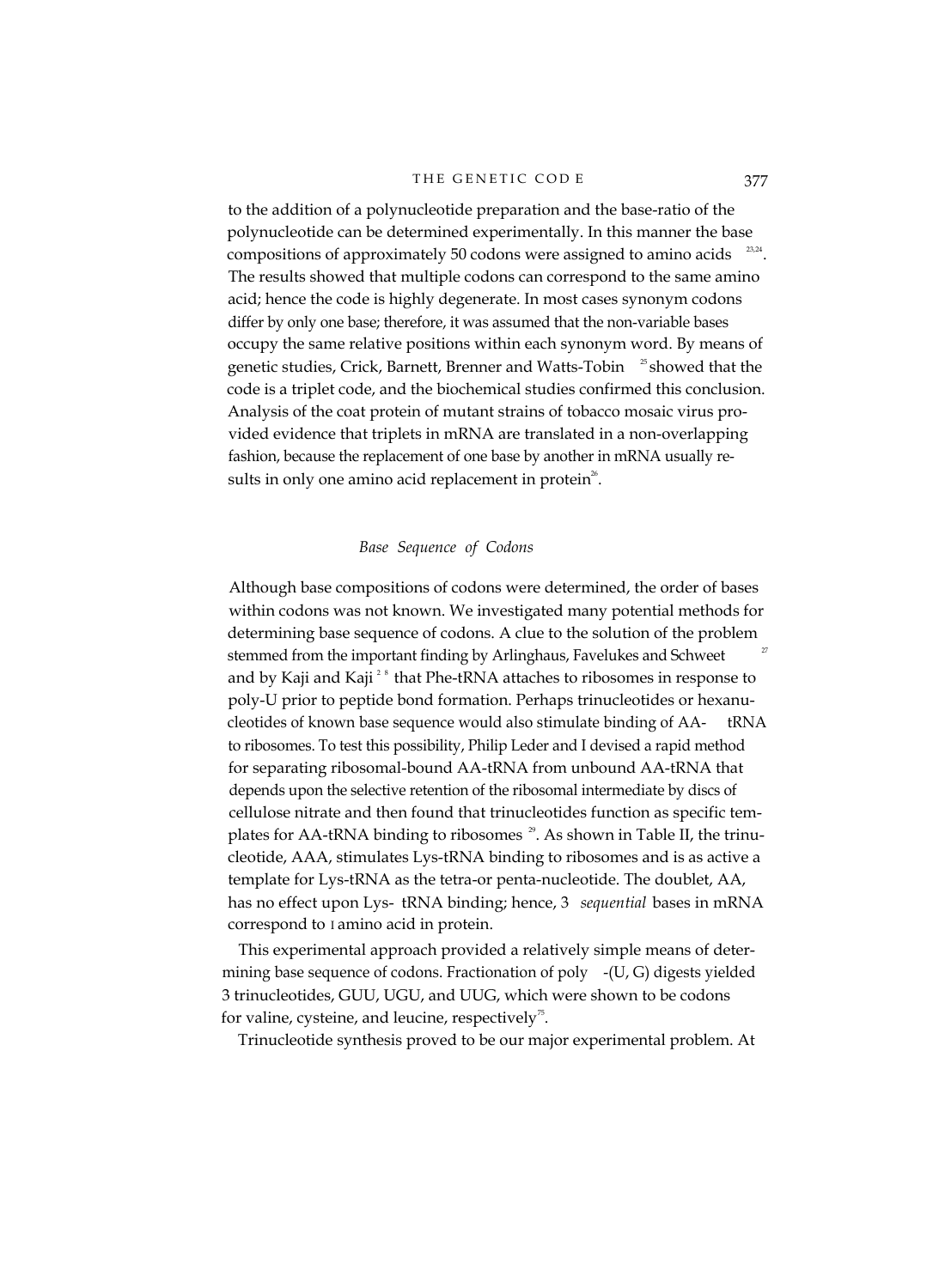#### Table II

#### [ 14C]Lys-tRNA binding to ribosomes

The effect of oligo A preparations upon the binding o f *E. coli* Lys-tRNA to ribosomes. The assay for AA-tRNA binding to ribosomes is described elsewhere <sup>29</sup>. Each 50  $\mu$ l reaction contained 0.4 m $\mu$ moles of oligonucleotide as specified; 7.0  $\mu\mu$ moles of  $[^{14}C]$  -Lys-tRNA (0.150 A<sup>260</sup> units); 1.1 A<sup>260</sup> units of *E. coli ribosomes*; 0.05 *M* Tris acetate, pH 7.2; 0.03 *M* magnesium acetate; and 0.05 *M* potassium chloride. In the absence of oligo A, 0.49  $\mu\mu$  moles of [<sup>14</sup>C]Lys-tRNA bound to ribosomes; this amount has been subtracted each value shown above.

| Addition    | $[$ <sup>14</sup> C $]$ Lys-tRNA bound<br>due to oligo $A(\mu\mu$ moles) |  |  |  |  |
|-------------|--------------------------------------------------------------------------|--|--|--|--|
| ApA         | 0.0I<br>region is                                                        |  |  |  |  |
| ApApA       | I.92                                                                     |  |  |  |  |
| ApApApA     | I.92                                                                     |  |  |  |  |
| ApApApApA   | 1.92                                                                     |  |  |  |  |
| ApApApApApA | 2.7I                                                                     |  |  |  |  |

that time only 20 to 30 of the 64 trinucleotides were described in the literatu Philip Leder began to explore possible enzymatic methods for synthesizing trinucleotides and we sought the advice of Leon Heppel and Maxine Singer. Throughout the course of our studies on the code Heppel and Singer advised us on problems pertaining to nucleic acids. Each visit to their laboratories became, for me, something akin to a pilgrimage to Delphi. The major difference was that the advice from either oracle was invariably clear and accurate. Marianne Grunberg-Manago was visiting the National Institutes of Health for a few days, and both she and Maxine Singer joined Philip Leder in studying oligonucleotides synthesis catalyzed by primer-dependent polynucleotide phosphorylase (Fig. 2). Eventually, conditions for oligonucleotide synthesis were found by Leder, Singer and Brimacombe<sup>30</sup> and by Thatch and  $\mathop{\rm Doh}\nolimits^{31}.$ 

Polynucleotide

\nphosphorylase

\n
$$
Ag^{2+}
$$
\n
$$
Ag^{2+}
$$
\n
$$
ApG + UDP \xrightarrow{RMAase A} ApGpU + ApG(pU)_n + (1)
$$
\n
$$
ApG + Uriaine-2',3'-
$$
\n
$$
Cyclic phosphate
$$
\n
$$
(2)
$$

Fig.2. Trinucleotide synthesis catalyzed by polynucleotide phosphorylase and by pancreatic RNAase A are shown in reactions 1 and 2, respectively.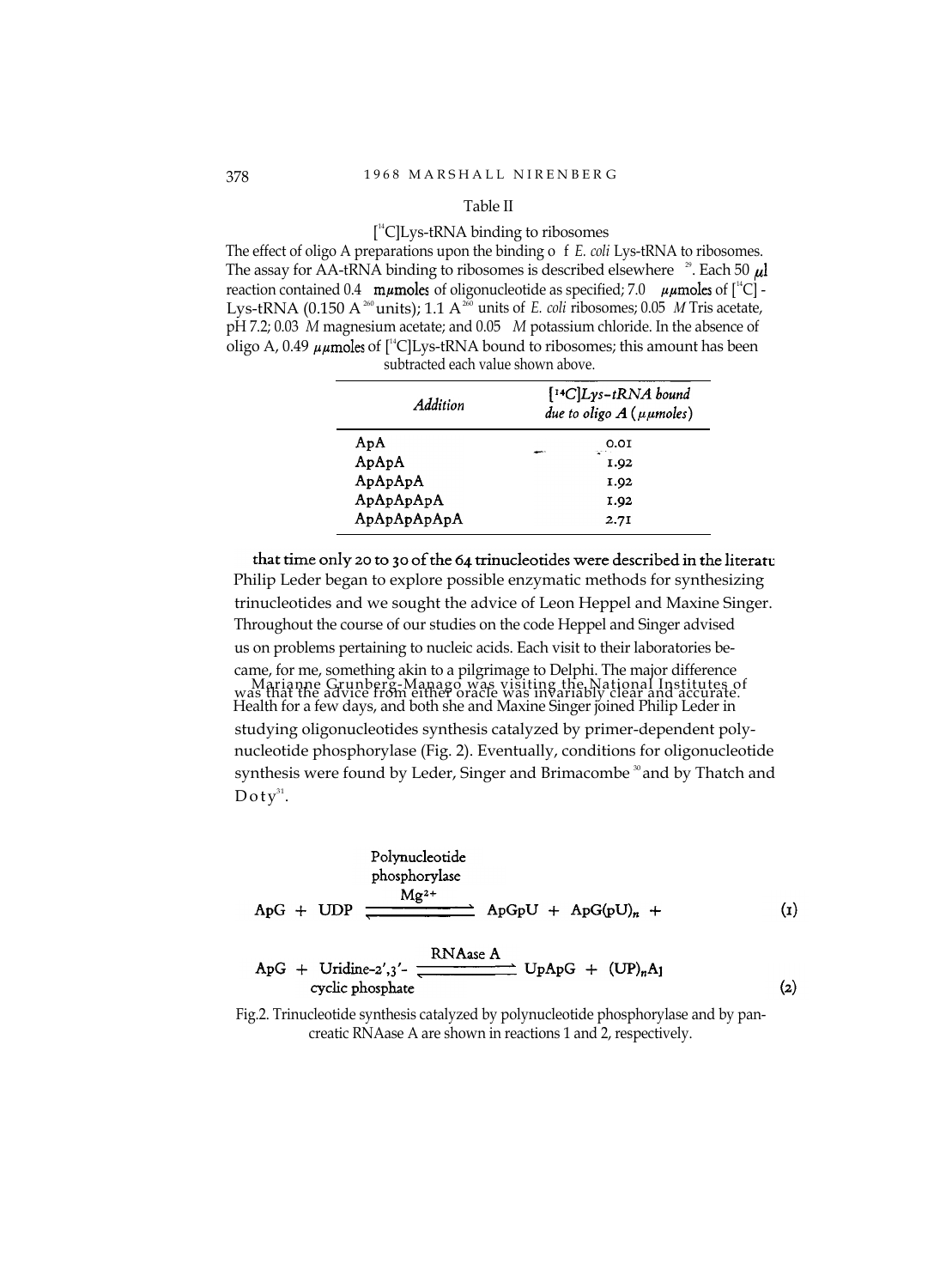Heppel suggested another synthetic method that he, Whitfield and Markham<sup>32</sup> had discovered that depends upon the ability of pancreatic RNAase A to catalyze the synthesis of oligonucleotides from pyrimidine 2',3'-cyclic phosphates and mono- or oligo-nucleotide accepter moieties. Merton Bernfield studied various aspects of the reaction and synthesized many trinucleotides with this enzymes  $33-35$ .

In a remarkable series ofstudies over many years, Khorana and his associates established chemical methods for oligo- and poly-nucleotide synthesis They were able to synthesize the 64 trinucleotides by chemical methods whereas enzymatic methods were used in our laboratory.

Codon- base sequences were established both by stimulating the binding of AA-tRNA to ribosomes with trinucleotides of known sequence  $36,37$  and by stimulating in *vitro* protein synthesis with polyribonucleotides containing repeating doublet, triplet, or tetramers of known sequence as described by Khorana in the accompanying article.

|                   |                                                           |        |     |                   |        |        |             | INE GENEIIL LUUE |        |                      |                   |        |            |            |
|-------------------|-----------------------------------------------------------|--------|-----|-------------------|--------|--------|-------------|------------------|--------|----------------------|-------------------|--------|------------|------------|
| <b>UUU</b><br>uuc | Δ<br>Δ                                                    | 0      | PHE | ucu<br>ucc        | Δ<br>Δ | O      | $\circ$ sex | UAU<br>UAC       | Δ<br>△ | O<br><b>TYR</b><br>O | USU<br><b>UGC</b> | Λ<br>Δ | ∩          | <b>CYS</b> |
| UUA               |                                                           | 0      | LEU | <b>UCA</b>        | Δ      |        |             | <b>UAA</b>       | Δ      | <b>TERM</b>          | 96A               | Δ      |            | TERM       |
| UUG               | Δ                                                         | O      |     | uce               | Δ<br>O |        | UAG         | Δ                |        | UGG                  | Δ                 | ◠      | <b>TRP</b> |            |
| CUU<br>CUC        | Δ<br>Δ                                                    | O<br>O | LEU | CCU<br>ccc        | Δ<br>Δ | О<br>O | <b>PRO</b>  | CAU<br>CAC       | Δ<br>△ | O<br>ЖS<br>O         | CGU<br>œc         | Δ<br>Δ | O<br>О     | ARG        |
| <b>CUA</b><br>CUG | Δ<br>Δ                                                    |        |     | CCA<br>ccg        | Δ<br>Δ | O<br>O |             | CAA<br>CAG       | Δ<br>Δ | ∩<br>GШ              | CGA<br>CGG        | Δ<br>Δ | Ő          |            |
| AUU<br>AUC        | Δ<br>Δ                                                    | ∩<br>O | IίE | ACU<br><b>ACC</b> | Δ<br>́ | Ο<br>O |             | AAU<br>344       | Λ<br>Δ | O<br>ASN<br>◠        | AGU<br>Ye.        | Δ<br>Δ | O          | SER        |
| aua<br>AUG        | Δ<br>Δ                                                    | O<br>O | MET | ACA<br>acg        | Δ<br>Δ | O      | THR         | AM<br>AAG        | Δ<br>Δ | O<br>LYS             | AGA<br>A GG       | Δ<br>Δ |            | ARG        |
| GUU<br>GUC        | Δ<br>Λ                                                    | ∩      | VAL | gCU<br>ecc        | Λ<br>∧ | ◠<br>⌒ | NА          | GAU<br>gac       | Λ<br>Δ | ∩<br><b>ASP</b><br>∩ | cgu<br>66C        | Λ<br>Δ | O<br>റ     | <b>GLY</b> |
| GUA<br><b>GUG</b> | Δ<br>Δ                                                    | ∩      |     | GCA<br>ece        | Δ<br>Λ | ∩      |             | 6AA<br>GAG       | Λ<br>Δ | ∩<br>GU.             | GGA<br>666        | Δ<br>Δ | O          |            |
|                   | △ BASE SEQUENCE. 1AA-tRNA TRINUCLEOTIDE RIBOSOME1 COMPLEX |        |     |                   |        |        |             |                  |        |                      |                   |        |            |            |

THE CENETIC CODE

OBASE COMPOSITION. RNA TEMPLATES FOR PROTEIN SYNTHESIS

Fig. *3.* The symbols represent the following: A, base sequences of mRNA codons determined by stimulating binding of *E. coli* AA-tRNA to *E. coli* ribosomes with trinucleotide templates; 0, base compositions of mRNA codons determined by stimulating the incorporation of amino acids into protein with randomly-ordered polynucleotide templates in extracts of *E. coli.* TERM corresponds to terminator codons (terminator- and initiator-codons are shown in Table III).

The genetic code is shown in Fig. 3. Most triplets correspond to amino acids. Codons for the same amino acid usually differ only in the base occupying the third position of the triplet. Therefore, synonym codons are *systematically* related to one another. Five patterns of codon degeneracy are found,

.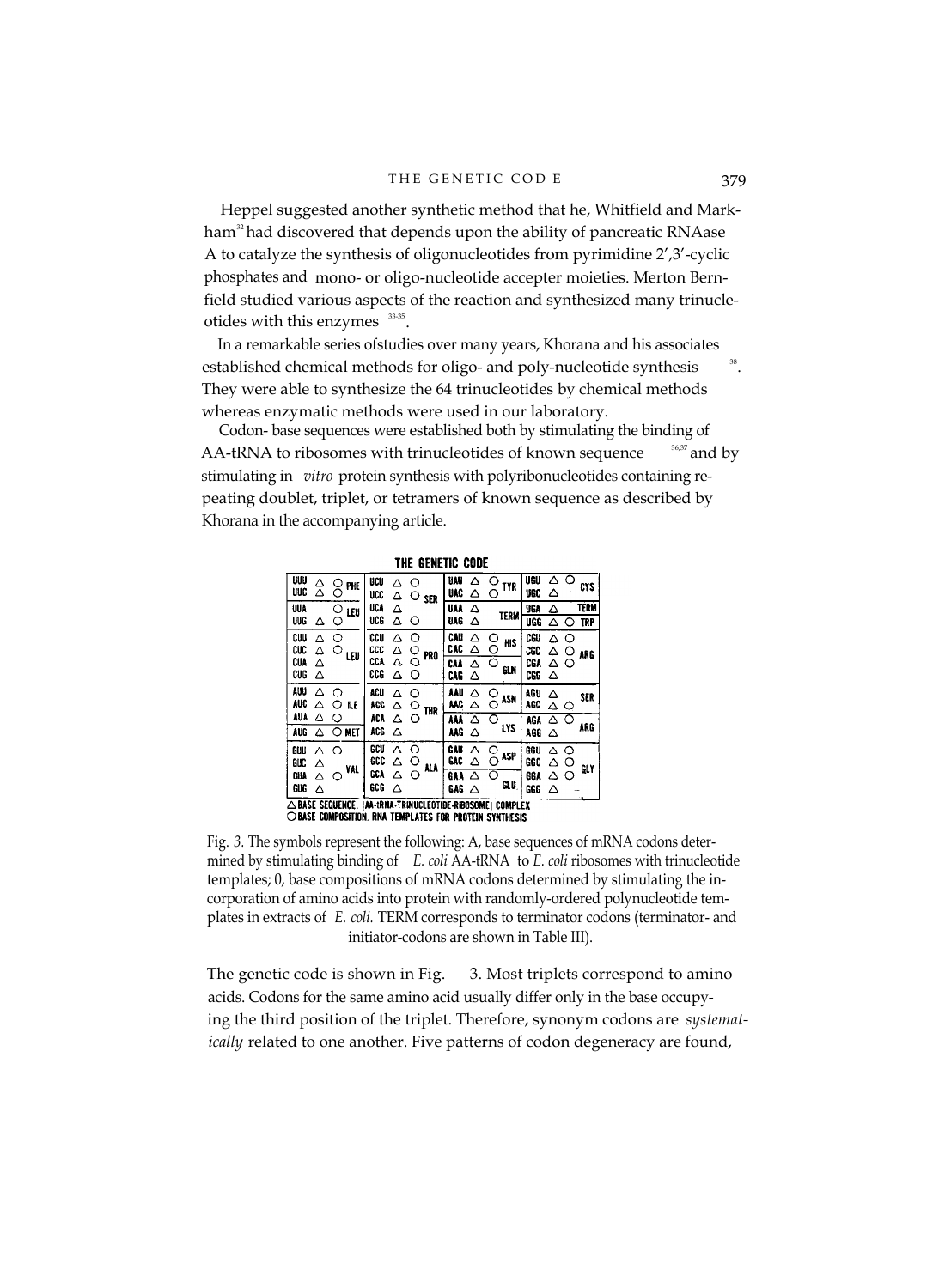each pattern determined by the kinds of bases that occupy the third positions of synonym triplets. The third base of each degenerate triplet is shown below; the dashes correspond to the first and second bases of each triplet.

$$
---G \qquad \qquad (1)
$$

$$
---U
$$

$$
---C
$$

$$
(2)
$$

$$
-- A
$$
 (3)

$$
---U
$$
  

$$
---C
$$
 (4)

$$
--A
$$
  
\n
$$
--U
$$
  
\n
$$
--C
$$
  
\n
$$
--A
$$
  
\n(5)

The last pattern (discussed in a later section) corresponds to the sum of two patterns.

Results with trinucleotides confirm 43 of the 50 base compositions of codons that were estimated previously on the basis of studies with randomlyordered polynucleotides and the cell-free protein synthesizing system.

 $G$ 

From 1 to 6 codons may correspond to one amino acid, depending upon the amino acid in question. One consequence of systematic degeneracy is that the replacement of one base by another in DNA often does not result in the replacement of one amino acid by another in protein. Many mutations, therefore, are silent ones. The code appears to be arranged so that effects of base replacements in DNA, or erroneous translations of bases in mRNA, often are minimized. Amino acid replacements in protein that occur due to the replacement of one base by another in nucleic acid can be read in Fig. 3 by moving horizontally or vertically from the amino acid in question, but not diagonally

# *Punctuation*

Punctuation of transcription and translation is illustrated schematically in Figs. 4 and 5. RNA polymerase attaches to specific site(s) on DNA and thereby selects the strand of DNA to be transcribed, the direction of transcription, and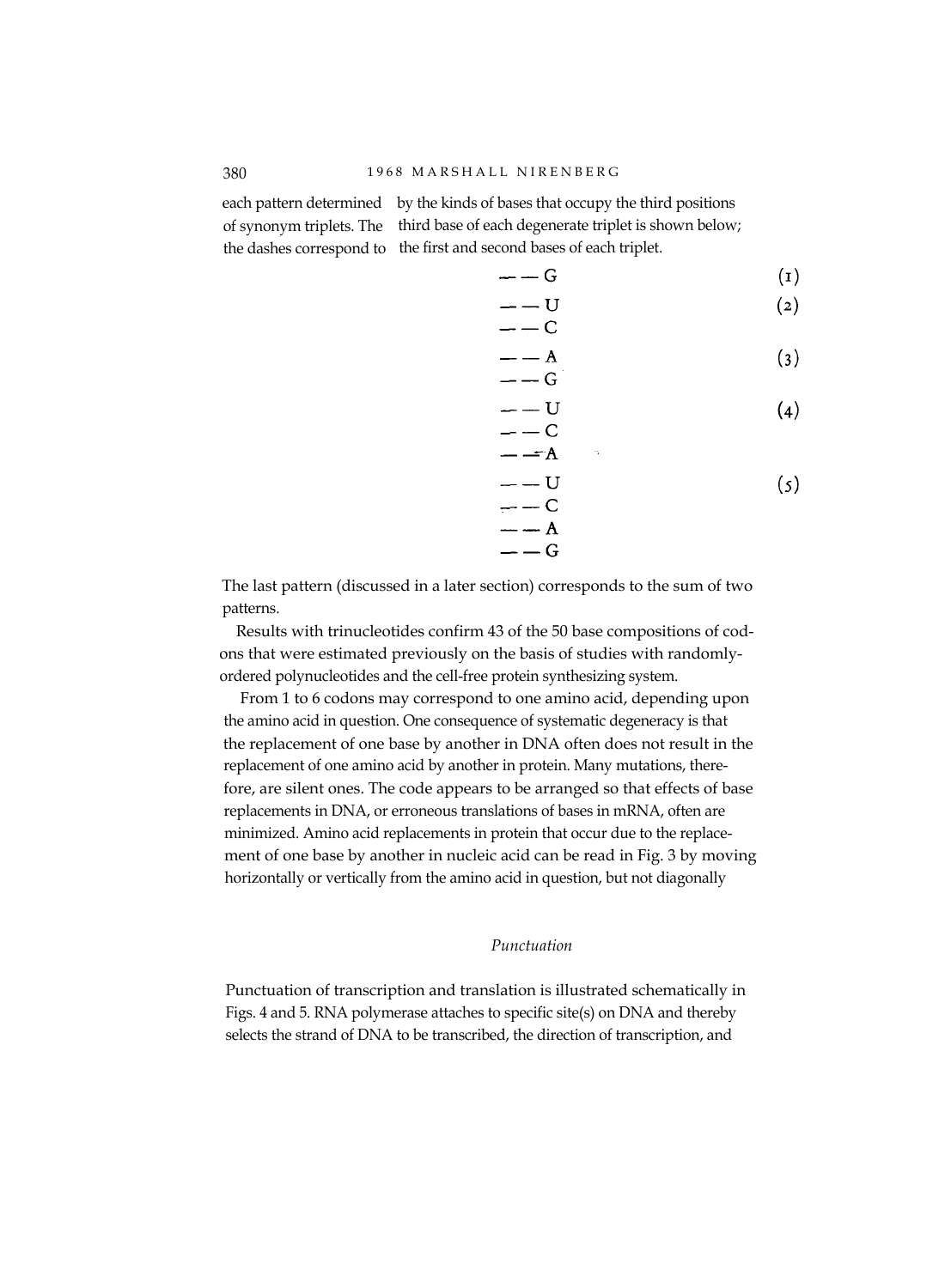**PUNCTUATION** 



Fig. 4. The punctuation of transcription and translation is illustrated diagramatically. Ribosomal subunits attach to mRNA near the 5'-terminus of the mRNA and are released near the 3'-terminus of the mRNA. Speculations are indicated by the dotted lines. N and C represent the N- and C-terminal amino acid residues of protein, respectively.



Fig. 5. Diagrammatic illustration of early steps of protein synthesis.

the first base to be transcribed. Many questions remain to be answered about the initiation of RNA synthesis.

The direction of mRNA synthesis is opposite to that of the DNA strand being read. The first base to be incorporated into the nascent mRNA chain is the 5'-terminus of the mRNA, the last base is the 3'-terminus. Similarly, the RNA template is translated during protein synthesis starting at or near the 5'-terminus of the RNA and proceeding three bases at a time, sequentially, toward the 3'- terminus of the RNA. Therefore, mRNA is synthesized and then translated with the same polarity. The first amino acid corresponds to the N-terminus of the peptide chain; the C-terminal amino acid is the last amino acid incorporated.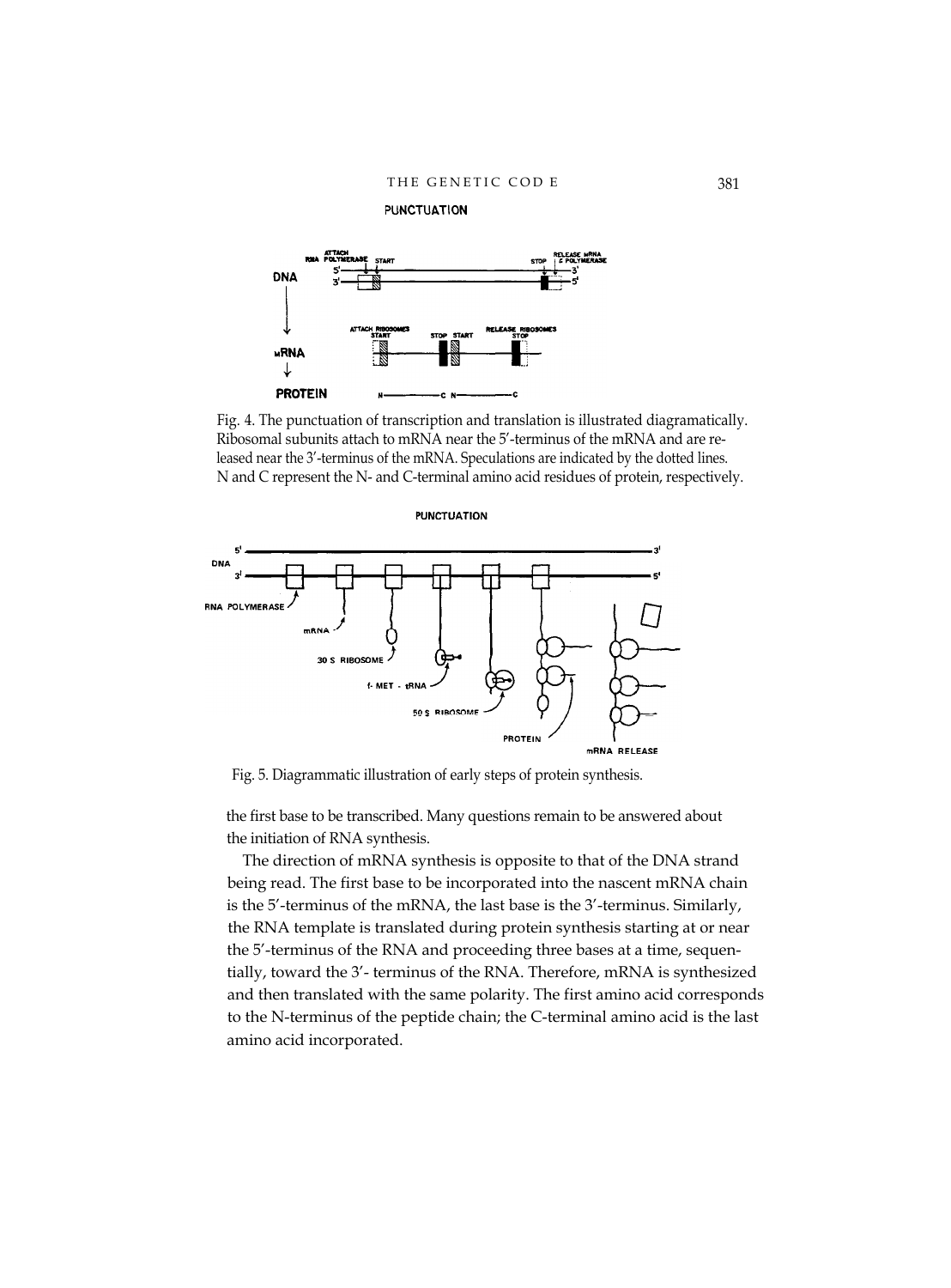## 382 1 9 6 8 M A R S H A L L N I R E N B E R G

## *Initiation*

Protein synthesis is initiated in *E. coli* by a unique species of tRNA, N-formyltRNAf, discovered by Marcker and Sanger <sup>39</sup>. A 30S ribosomal particle attaches to the nascent chain of mRNA near its 5'- terminus before the mRNA detaches from the DNA template. At least three non-dializable factors and GTP are required for the initiation of protein synthesis. The reactions have not been clarified fully; however, the available evidence suggests that one factor (F3)participates in the attachment of a 30S ribosomal subunit to a nascent chain of mRNA and that other factors (FI and F2) and GTP are required for the binding of N-formyl-met-tRNA to the 30S ribosomemRNA complex in response to an initiator coda (AUG or GUG  $\qquad$ <sup>62,63</sup>). The 50S ribosomal subunit then attaches to the 30S ribosomal complex before the next codon is recognized by AA-tRNA. N-Formyl-met- tRNA thus selects the first codon to be translated and phases the translation ofsubsequent codons.

Another species of tRNA from *E. coli,* Met-tRNAm, does not accept formyl moieties, responds only to AUG, and corresponds to methionine at internal positions in protein.

The pattern of degeneracy observed with IV-formyl-met-tRNA differs from the patterns observed with other species of AA-tRNA because initiator codons have alternate first bases rather than alternate third bases.

Each triplet can occur in three structural forms : as 5'-terminal-, 3'- terminal-, or internal-codons. Substituents attached to ribose hydroxyl groups of codons can influence codon template properties profoundly. The relation between codon structure and template activity was investigated by my colleague, Fritz Rottman <sup>83</sup> (Fig. 6). Relative template activities of oligo-U preparations, at limiting oligonucleotide concentrations, are as follows :  $p-5'$ -UpUpU, >UpUpU, >CH  $Q-p-5'$ -UpUpU, >UpUpU-3'-p, >UpUpU-3'-p-OCH3>UpUpU- 2',3'-cyclic phosphate. Trimers with (2',5') phosph o diester linkages, (2',5')- UpUpU and (2',5')-ApApA, do not serve as templates for Phe- or Lys-tRNA, respectively. The relative template efficiencies of oligo-A preparations are as follows: p-5'-ApApA > ApApA  $\geq$ ApApA-3'-p  $\geq$ ApApA-2'-p. Ikehara and Ohtsuka  $\frac{10}{2}$  showed that N°-DiMeApApA does not stimulate Lys-tRNA binding to ribosomes; whereas the tubercidin (7-deazaadenosine) analog, TupApA, serves as a template for Lys-tRNA.

RNA polymerase catalyzes the synthesis of mRNA with 5'-terminal triphosphate. Also, many enzymes have been described that catalyze the transfer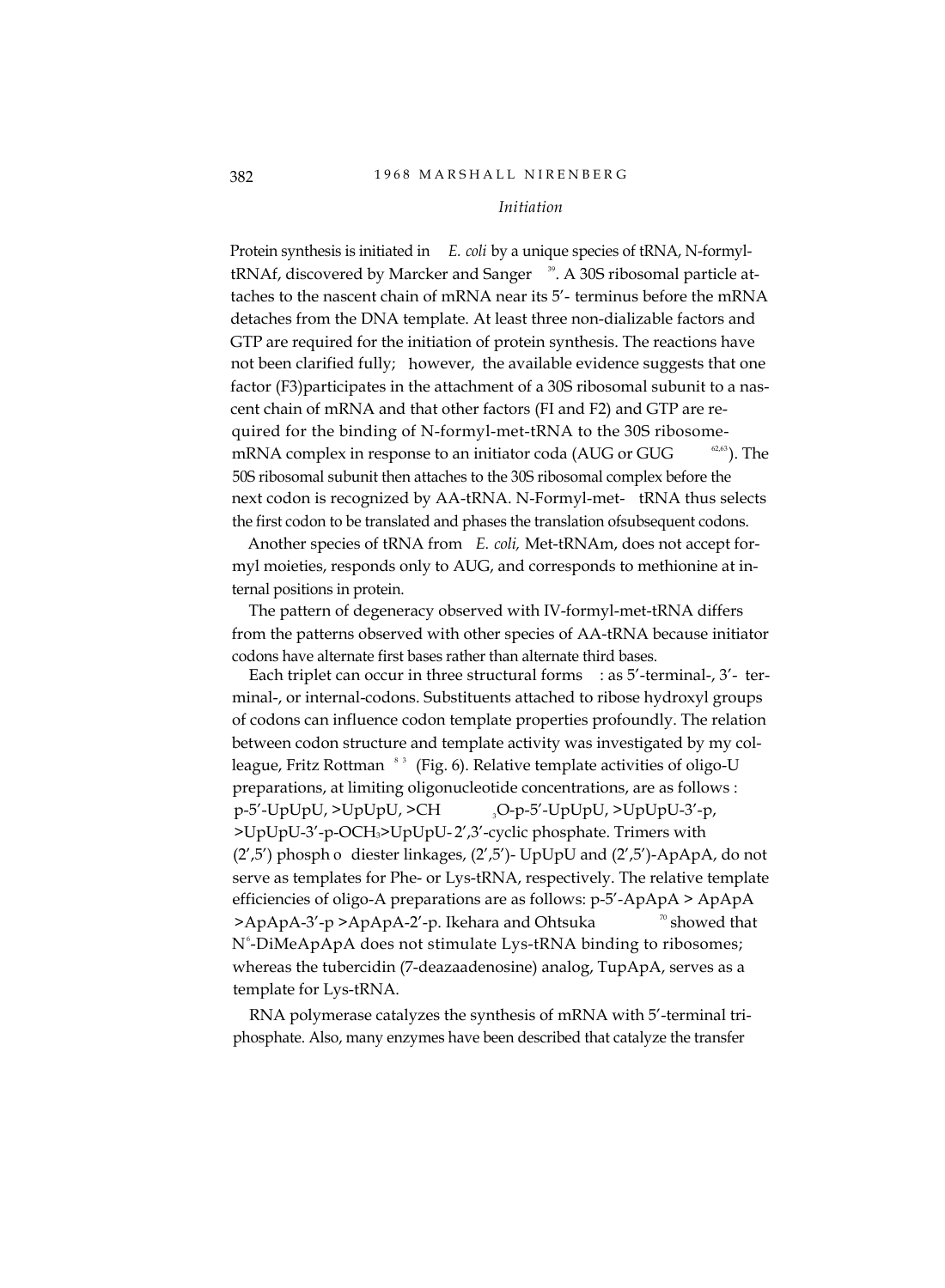Relative template activity of substituted oligonucleotides



Fig. 6. Relative template activities  $+$  of substituted oligonucleotides are approximations obtained by comparing the amount of AA-tRNA bound to ribosomes in the presence of limiting concentrations of oligonucleotides compared to either UpUpU for [ <sup>14</sup>C]PhetRNA or ApApA, for  $[$ <sup>14</sup>C]Lys-tRNA (each designated at 100%). The data are from Rottman and Nirenberg <sup>83</sup>.

of molecules to or from hydroxyl groups of nucleic acids. It is possible, therefore, that certain modifications of ribose or deoxyribose hydroxyl groups of nucleic acids provide a means of regulating the rate of transcription or translation.

Since mRNA and protein synthesis are transiently coupled *via* the formation of a (DNA-mRNA-ribosome) intermediate, it is possible that the synthesis of certain species of mRNA may be regulated selectively by events at the level of the ribosome  $76-79$ .

## *Termination*

The first evidence for "nonsense" codons was reported in 1962 by Benzer and Champe<sup>40</sup>. They obtained a mutant of bacteriophage T4 with a deletion span-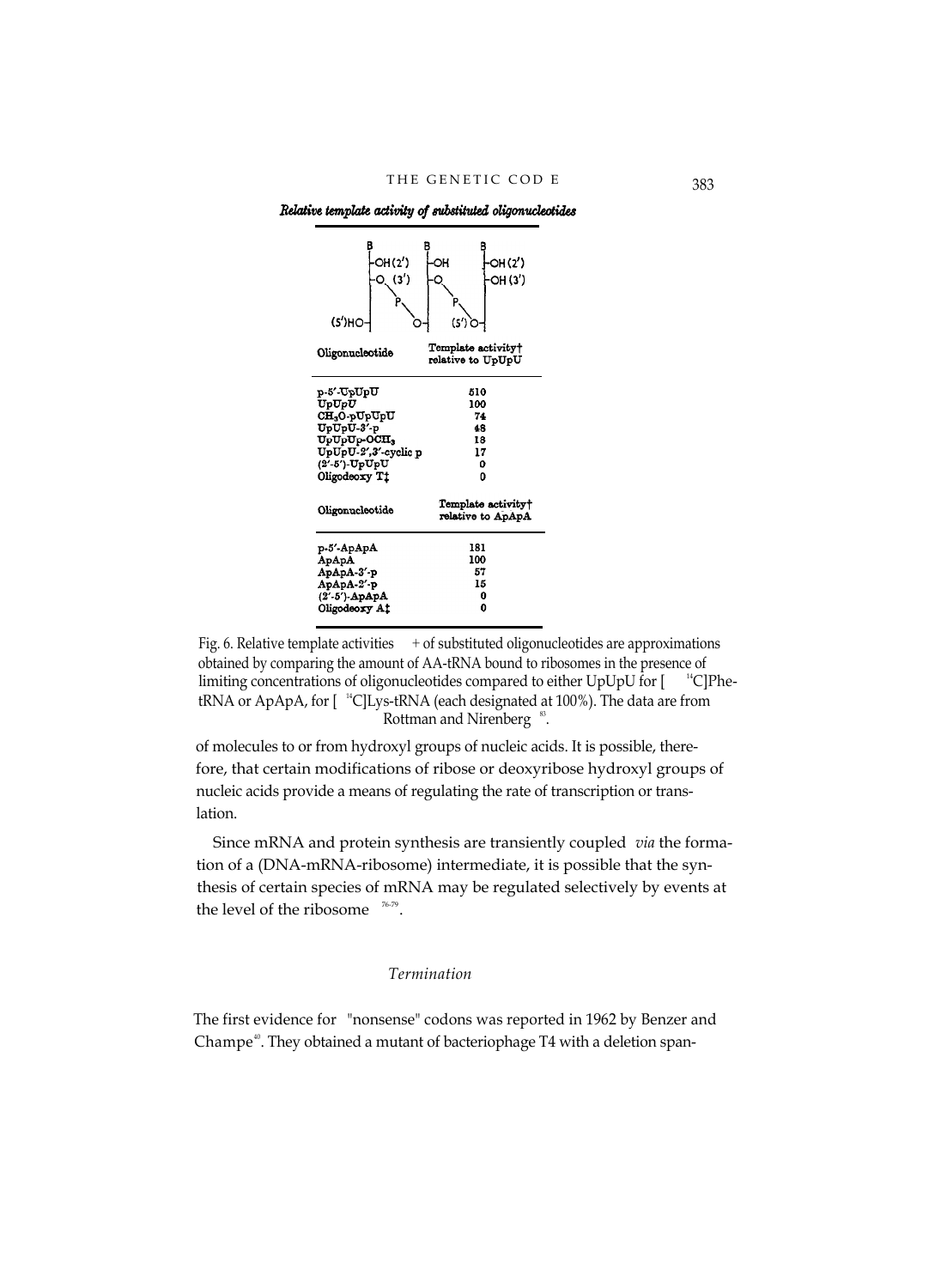ning part of the A gene and part of the contiguous B gene of the rII region. Presumably, the remaining segments of gene A and B are joined and thus form one gene. Nevertheless, a functional B gene product was found. However, a second mutation that mapped in the A gene resulted in the loss of a functional B gene product. These results suggested that a "sense" codon is converted by mutation to a "nonsense" codon that cannot be read; hence subsequent regions of the gene also are not read. Sarabhai, Stretton, Brenner and Bolle $4$ <sup>1</sup> then showed that "nonsense" mutations at various sites within the gene for the head protein of bacteriophage T4 determine the chain length of the corresponding polypeptide. These dramatic results showed that "nonsense" codons correspond to the termination of protein synthesis. Additional evidence obtained by Brenner  $42,43$  and by Garen  $44,45$  and their colleagues showed that 3 codons, UAA, UAG and UGA, correspond to the termination of protein synthesis (also *cf.* the recent review of Garen <sup>46</sup>).

The mechanism of peptide-chain termination was investigated by stimulating cell-free protein synthesis with randomly-ordered polynucleotides <sup>47-</sup>  $^{49}$ , oligonucleotides  $^{50}$  and polynucleotides  $^{51,52}$  of known sequence, and viral RNA<sup>53,54</sup>. Capecchi showed that the release of peptides from ribosomes is dependent upon both a release factor and a terminator codon  $\frac{3}{2}$ . The codons, UAA, UAG, and UGA, do not stimulate binding of AA- tRNA to ribosomes (although mutant strains of bacteria have been found that contain species of AA-tRNA that respond to terminator codons).

Recently my colleagues, Caskey, Tompkins, and Scolnick <sup>55,56</sup> found that the process of termination can be studied with trinucleotides. Incubation of terminator trinucleotides and the release factor with the [N-formyl-MettRNA-AUG-ribosomal] complex results in the release of free N-formylmethionine from the ribosomal intermediate. The release factor of *E. coli* then was separated into two components that correspond to different sets of codons : RI, active with UAA or UAG; and R2, active with UAA or UGA. It is clear, therefore, that terminator codons are recognized by specific molecules. The simplest hypothesis is that RI and R2 interact with terminator codons on ribosomes; however, the codon recognition step and the mechanism of termination have not been clarified thus far.

As shown in Table III, the pattern of codon degeneracy found with R (UAA and UAG) resembles that found with some species of AA-tRNA; *i.e.,* A is equivalent to G at the 3rd position of codons. However, the degeneracy pattern found with R2 (UAA and UGA) is different from that of AA- tRNA because A and G are equivalent at the 2nd but not at the 3rd position of triplets.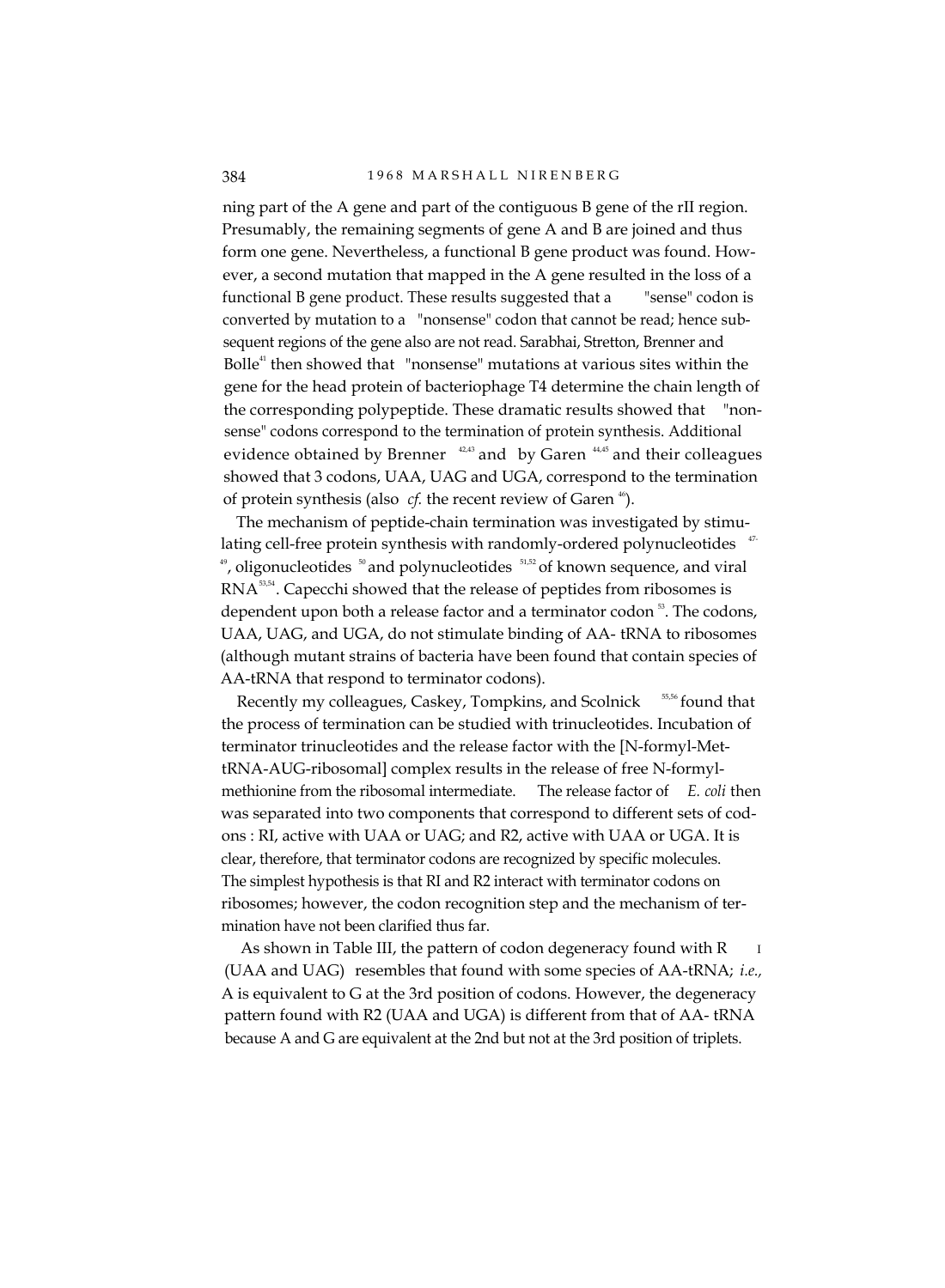#### Table I I I

Codons corresponding to the initiation or termination of protein synthesis in *E. coli* are shown. Release factors 1 and 2 are required for termination with the codons indicated, but it is not known whether they interact directly with terminator codons.

| Initiation (N-formyl-Met-tRNA) | AUG or GUG |
|--------------------------------|------------|
| Termination (release factor-1) | UAA or UAG |
| Termination (release factor-2) | UAA or UGA |

## *Redundancy*

By 1962, studies with randomly-ordered RNA templates had shown that the code is extensively degenerate and that synonym codons often differ by only one base. It was assumed that the non variable bases occupy the same relative positions within synonym triplets. A systematic form of degeneracy seemed probable because often U was equivalent to C, and A was equivalent to G. Attempts were made to deduce the rules governing degeneracy from the available data on base compositions of codons and amino acid replacements in protein  $\mathrm{^{57,58}}.$ 

Two species of Leu-tRNA were found that respond to different mRNA codons<sup>59</sup>. However, further work was required to determine whether one species of tRNA responds only to one codon, or to 2 or more codons.

As the order of bases within codons was established, it became abundantly clear that synonym codons are systematically related to one another. As discussed earlier, alternate bases occupy the third position of synonym triplets. Since only a few kinds of degeneracy patterns were found for the 20 amino acids, it seemed likely that correspondingly few codon recognition mechanisms were operative  $\cdot$ <sup>60</sup>.

Evidence that one molecule of AA-tRNA can respond to two kinds of codons was provided by the demonstration that most molecules of PhetRNA respond both to UUU and to UUC <sup>61</sup>. Further evidence was obtained by determining the specificity of purified tRNA fractions for trinucleotide codons. The results showed that a purified species of tRNA responds either to 1, 2 or 3 codons<sup>62-67,37</sup>. A summary of our studies with purified fractions of tRNA from *E. coli* is shown in Table IV. Four, possibly 5, kinds of synonym codon sets were found, as shown below. The third base of each synonym triplet is shown; the dashes represent the first and second bases of each triplet.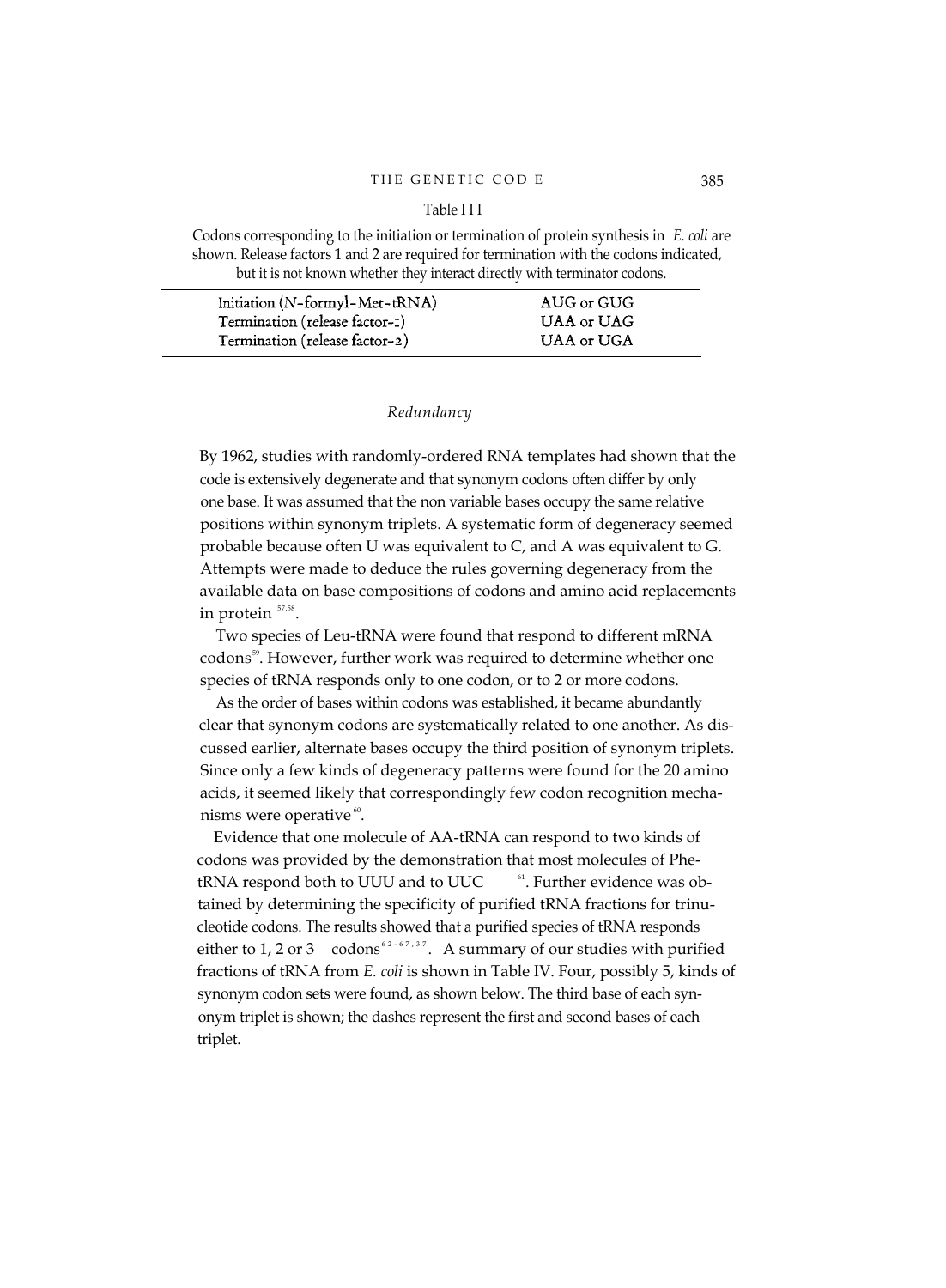# Table IV

Codons recognized by species of *E. coli* AA-tRNA Aminoacyl-tRNA preparations from *E. coli* were fractionated by reverse phase column chromatography and their response to trinucleotide templates was determined <sup>67</sup>. Additional results have been obtained by Khorana and his colleagues  $\frac{6466}{6}$ . A dash, represents Leu-tRNA fractions that do not respond to trinudeotide codons. Numerals within parentheses indicate the number of redundant peaks of AA-tRNA found.

| Amino acid | $AA-tRNA$            |                          | Species                                   |                   |        |
|------------|----------------------|--------------------------|-------------------------------------------|-------------------|--------|
|            | $\pmb{1}$            | $\pmb{2}$                | $\mathfrak{Z}$                            | 4                 | 5      |
|            |                      |                          | mRNA codons                               |                   |        |
| LEU        | CUU<br><b>CUC</b>    | <b>CUA</b><br><b>CUG</b> | <b>CUG</b><br>$\mathbf{A}^{\mathrm{max}}$ | <b>UUG</b>        | $-(2)$ |
| <b>SER</b> | UCU<br>UCC           | <b>UCA</b><br>UCG(z)     | <b>UCG</b>                                | <b>AGU</b><br>AGC |        |
| <b>ARG</b> | CGU<br>CGC<br>CGA    | AGA<br><b>AGG</b>        | CGG                                       |                   |        |
| <b>ALA</b> | GCU<br>GCC           | <b>GCA</b><br>GCG        |                                           |                   |        |
| <b>VAL</b> | GUU<br>GUC           | <b>GUA</b><br>GUG        |                                           |                   |        |
| TRP        | <b>UGG</b>           |                          |                                           |                   |        |
| <b>MET</b> | <b>AUG</b>           |                          |                                           |                   |        |
| ILE        | <b>AUU</b><br>AUC(2) |                          |                                           |                   |        |
| PHE        | UUU<br>UUC(2)        |                          |                                           |                   |        |
| <b>TYR</b> | <b>UAU</b><br>UAC(2) |                          |                                           |                   |        |
| <b>CYS</b> | <b>UGU</b><br>UGC(3) |                          |                                           |                   |        |
| <b>HIS</b> | CAU<br>CAC           |                          |                                           |                   |        |
| <b>LYS</b> | <b>AAA</b><br>AAG(3) |                          |                                           |                   |        |
| GLU        | GAA<br>GAG           |                          |                                           |                   |        |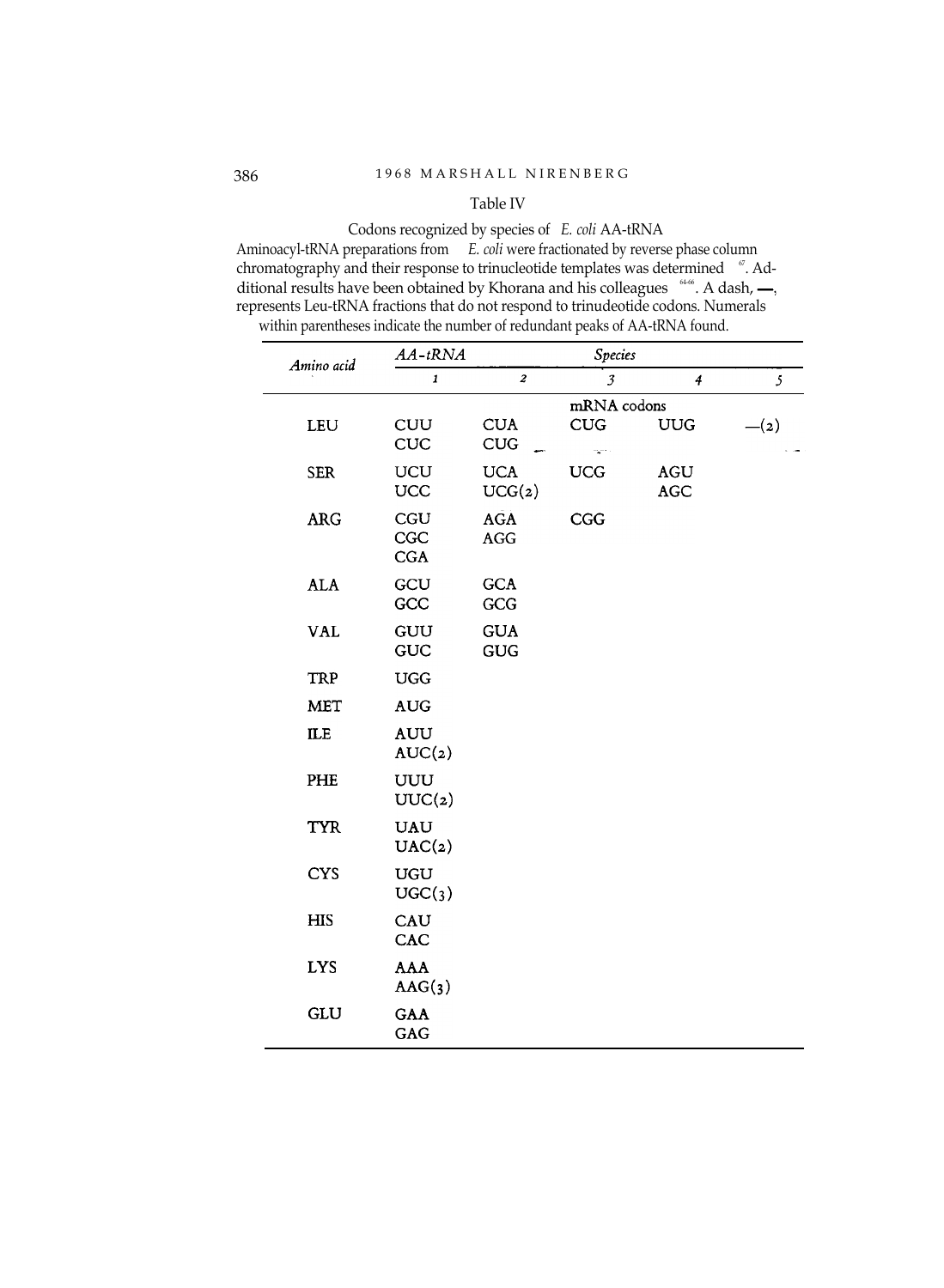$(1)$  $G$ 

$$
-\quad -\quad \text{U}\tag{2}
$$

$$
--- A \t\t(3)
$$

$$
-\frac{1}{2}U
$$
 (4)

$$
\begin{array}{ccc}\n- & -C \\
- & -A\n\end{array}
$$

$$
\begin{array}{l} - -A \\ -G \end{array} \tag{5}
$$

The fifth pattern of degeneracy was found with *E. coli* Ser-tRNA (possibly also with Val-tRNA) but has not been found thus far with AA-tRNA from other organisms.

 $-$  U

The number of words, or sets of words, in the code corresponds to the number of tRNA anticodons rather than the number of amino acids. Since multiple species of tRNA for the same amino acid often respond to different sets of codons, the tRNA code consists of more word-sets than the amino acid code.

Redundant fractions of AA-tRNA for the same amino acid were found that differ in chromatographic mobility but respond similarly to codons. Such AA-tRNA fractions may be products of the same gene that have been altered in different ways by enzymes in **vivo** or perhaps have been altered *in vitro* during the fractionation procedure. Alternatively, redundant AA-tRNA fractions may be products of different genes.

Crick suggested that codon degeneracy is due to the formation of alternate base pairs between a base in a tRNA anticodon and alternate bases occupying the third positions of synonym mRNA anticodons<sup>68</sup>. Presumably, the first and second bases of mRNA codons form antiparallel, Watson-Crick basepairs with corresponding bases in the tRNA anticodon. Alternate base-pairs proposed by Crick are shown in Table V; U in the tRNA anticodon pairs alternately with A or G occupying the third position of synonym mRNA codons; C pairs with G; G pairs with C or U; and I pairs with U, C, or A.

The elucidation of the base sequence of Ala-tRNA from yeast by Holley et al.<sup>69</sup> provided an opportunity to relate the base sequence of the anti-

387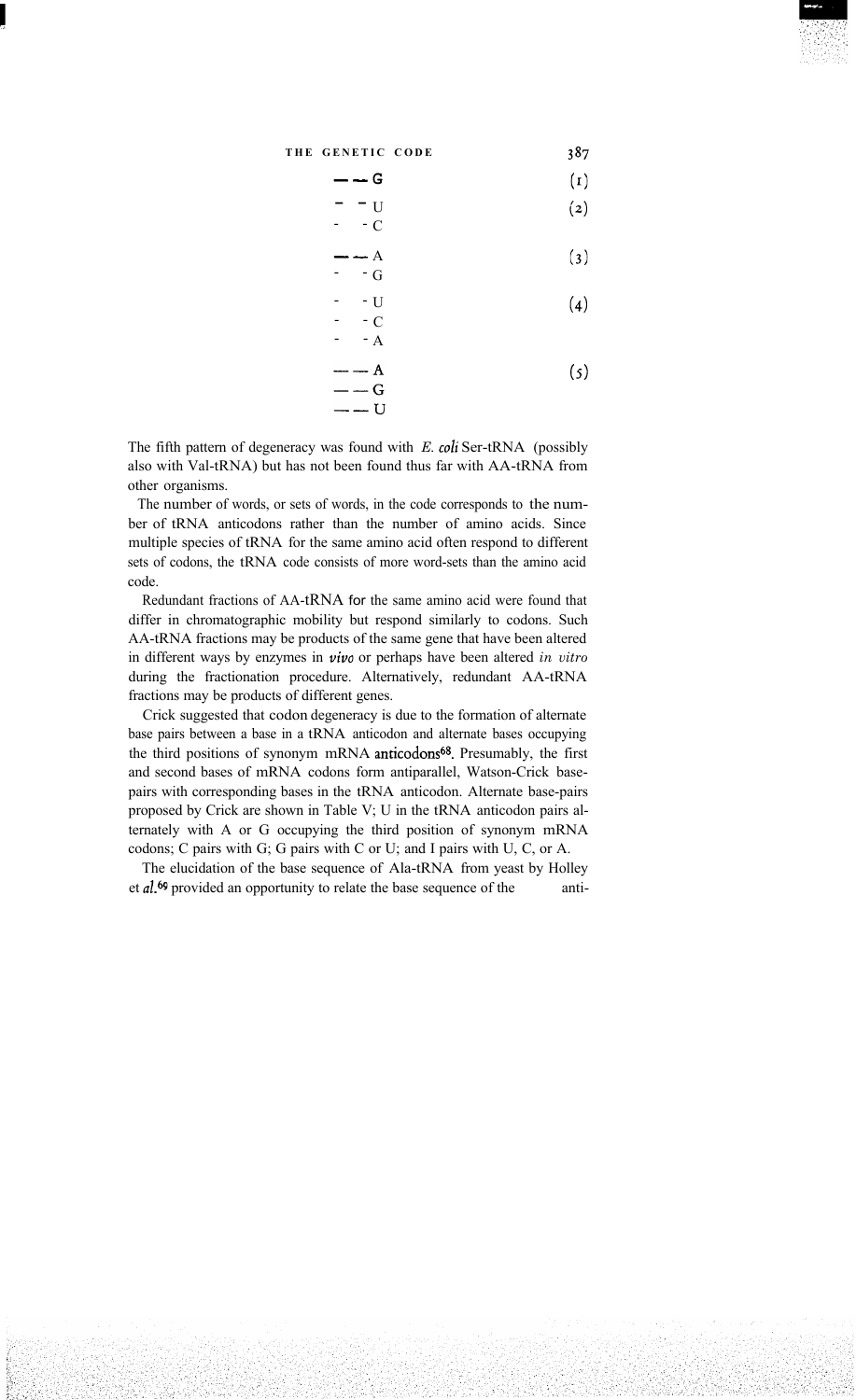#### Table V

Alternate base-pairing Alternate base pairing between a base in a tRNA anticodon, shown in the left hand column, and the base(s) in the third position of synonym mRNA codons. Relationships are antiparallel "wobble" hydrogen bonds suggested by Cric  $k^{\text{\tiny (8)}}$ .

| tRNA<br>Anticodon | mRNA<br>Codons (3rd base)     |
|-------------------|-------------------------------|
| U                 | A<br>G                        |
| C                 | G                             |
| G                 | $\mathbf C$<br>U              |
| I                 | U<br>. .<br>$\mathsf{C}$<br>A |

codon with the mRNA codons. Holley generously gave us a preparation of tRNA<sup>Ala</sup> of known sequence and of high purity and Philip Leder and I and, concurrently, Söll *et al.*<sup>65</sup> found that the Ala-tRNA responds to GCU, GCC, and GCA. The results confirmed Holley's prediction that the sequence, IGC, serves as the tRNA <sup>Ala</sup> anticodon. Inosine in the anticodon, therefore, pairs alternately with U, C, or A, in the third position of the mRNA codons. The base sequences of other species of tRNA have been defined and in every case, codon-anticodon relationships are in accord with wobble base-pairing.

#### *Universality*

The results of many studies suggest that different forms of life use essentially the same genetic language. However, the fidelity of codon translation can change quite dramatically due to alterations that affect components required for protein synthesis. Thus cells sometimes differ in the specificity of codon translation.

Richard Marshall, Thomas Caskey, and I studied the responses of bacterial, amphibian, and mammalian AA-tRNA ( *E. coli, Xenopus laevis,* and guinea pig liver, respectively) to trinucleotide codons. Almost identical translations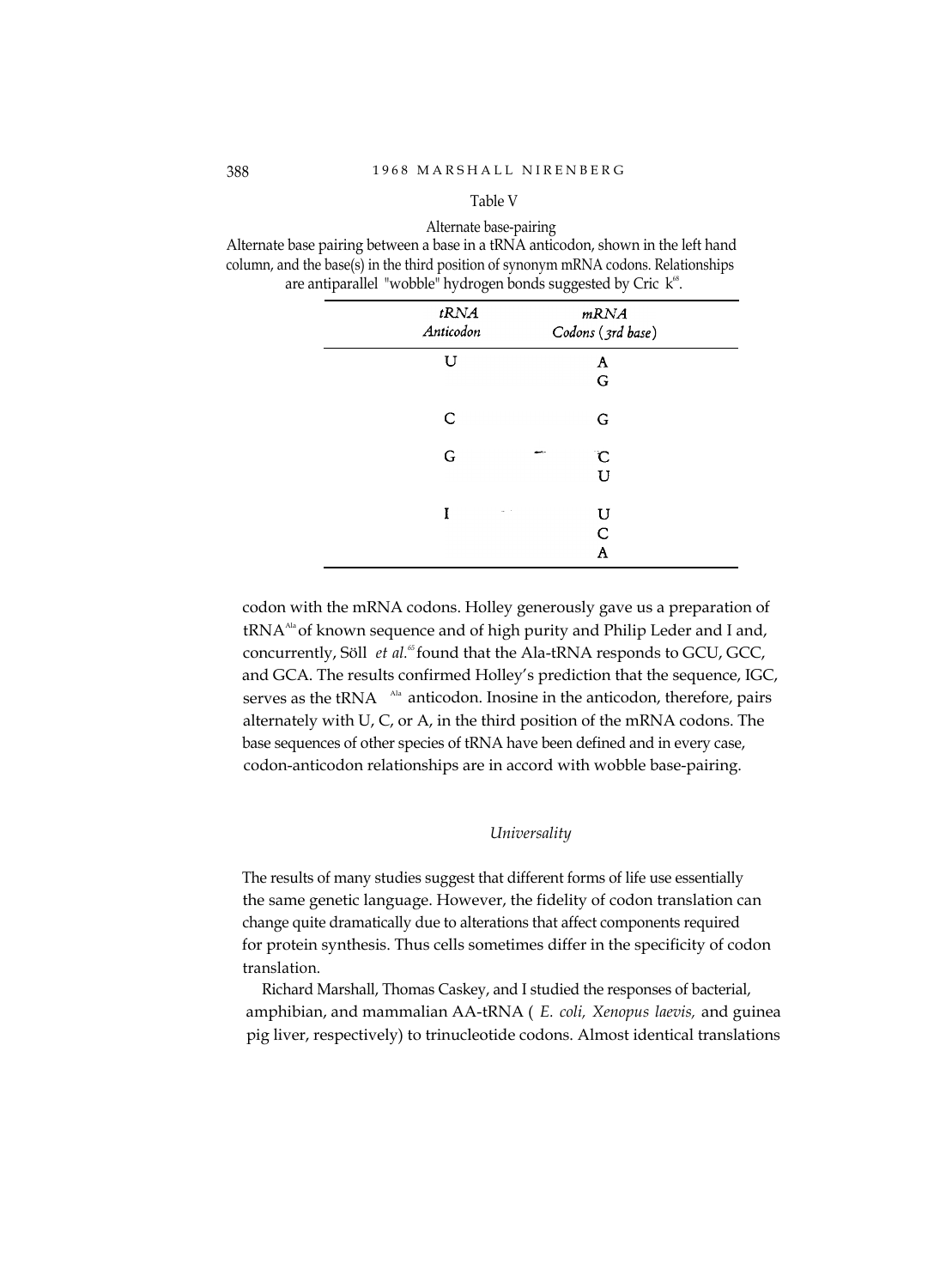of nucleotide sequences to amino acids were found with bacterial, amphibian, and mammalian AA-tRNA 71. However, *E. coli* AA-tRNA preparations do not respond appreciably to certain codons that are active templates with metazoan AA-tRNA.

Our interest in species-dependent variation in codon recognition was stimulated by the possibility that such phenomena might serve as regulators of cell differentiation. Therefore, AA-tRNA preparations were fractionated by column chromatography and responses of tRNA fractions to trinucleotide codons were determined  $\degree$ . A summary of our results is shown in Fig.7.

|                   |                                    | AA-tRNA FRACTIONS FROM |    |                 |                   | DIFFERENT |             |            | <b>ORGANISMS</b> |             |
|-------------------|------------------------------------|------------------------|----|-----------------|-------------------|-----------|-------------|------------|------------------|-------------|
| uu<br>UK          | PHE                                | UCU<br>UCC.            |    | SER             | <b>UAU</b><br>UAC |           | TYR         | UGU<br>nec |                  | CYS         |
| <b>UUA</b><br>UUG | LEU                                | <b>UCA</b><br>ucs d    |    |                 | <b>UAA</b><br>UAG |           | <b>TERM</b> | UGA<br>UGG |                  | TERM<br>TRP |
| CUU<br>CUC        | LEU                                | ccu<br>ccc             |    | PR <sub>0</sub> | CAU<br>CAC        |           | <b>NIS</b>  | œu<br>CSC  |                  | ARG         |
| CUA<br>CUG        |                                    | CCA<br>cce             |    |                 | CAA<br>CAG        |           | GИ          | CGA<br>CGG |                  |             |
| AUU<br>NUC        | Æ                                  | ACU<br>ACC.            |    | THR             | AAU<br>AAC        |           | ASN         | AGU<br>AGC |                  | SER         |
| AUA<br>AUG        | $\overline{\text{AET}}_{\text{M}}$ | ACA<br>ACG             | C. |                 | <b>AM</b><br>MG   |           | <b>LYS</b>  | AGA<br>AGG |                  | ARG         |
|                   | YAL                                | ww<br>scc              |    | ai A            | <b>SAC</b>        |           | <b>ASP</b>  | aso<br>GGC |                  | œ۷          |
|                   |                                    | www<br>GCG.            |    |                 |                   |           | <b>GLU</b>  | ٠<br>ã     | I                |             |
|                   |                                    |                        |    |                 | <b>PIG</b>        |           |             |            |                  |             |

**CODON SETS RECOGNIZED BY PURIFIED** 

Fig. 7. A summary of the results obtained in this laboratory with purified aminoacyltRNA fractions <sup>67</sup> is shown above <sup>67</sup>. Additional results have been reported by Söll *et al.64-66 .* Synonym codon sets were determined by stimulating the binding of purified fractions of *E. coli,* yeast, or guinea pig liver aminoacyl-tRNA fractions to *E. coli* ribosomes with trinucleotide codons. The joined symbols adjacent to the codons represent synonym codons recognized by one purified aminoacyl-tRNA fraction from  $\bullet$ , *E. coli;* A, yeast; or n , guinea pig liver. Numerals between symbols represents the number of redundant peaks of aminoacyl- tRNA (aminoacyl-tRNA fractions with the same specificity for codons).

Additional information has been reported by Söll *et al.<sup>6466</sup>*. Many "universal" species of AA- tRNA were found. However, 7 species of mammalian tRNA were found that were not detected with *E. coli* tRNA and, conversely, 5 species of *E. coli* tRNA were not detected with mammalian tRNA preparations.

Large differences were observed in the concentration of tRNA corresponding to certain codons. Some organisms apparently do not contain AA- tRNA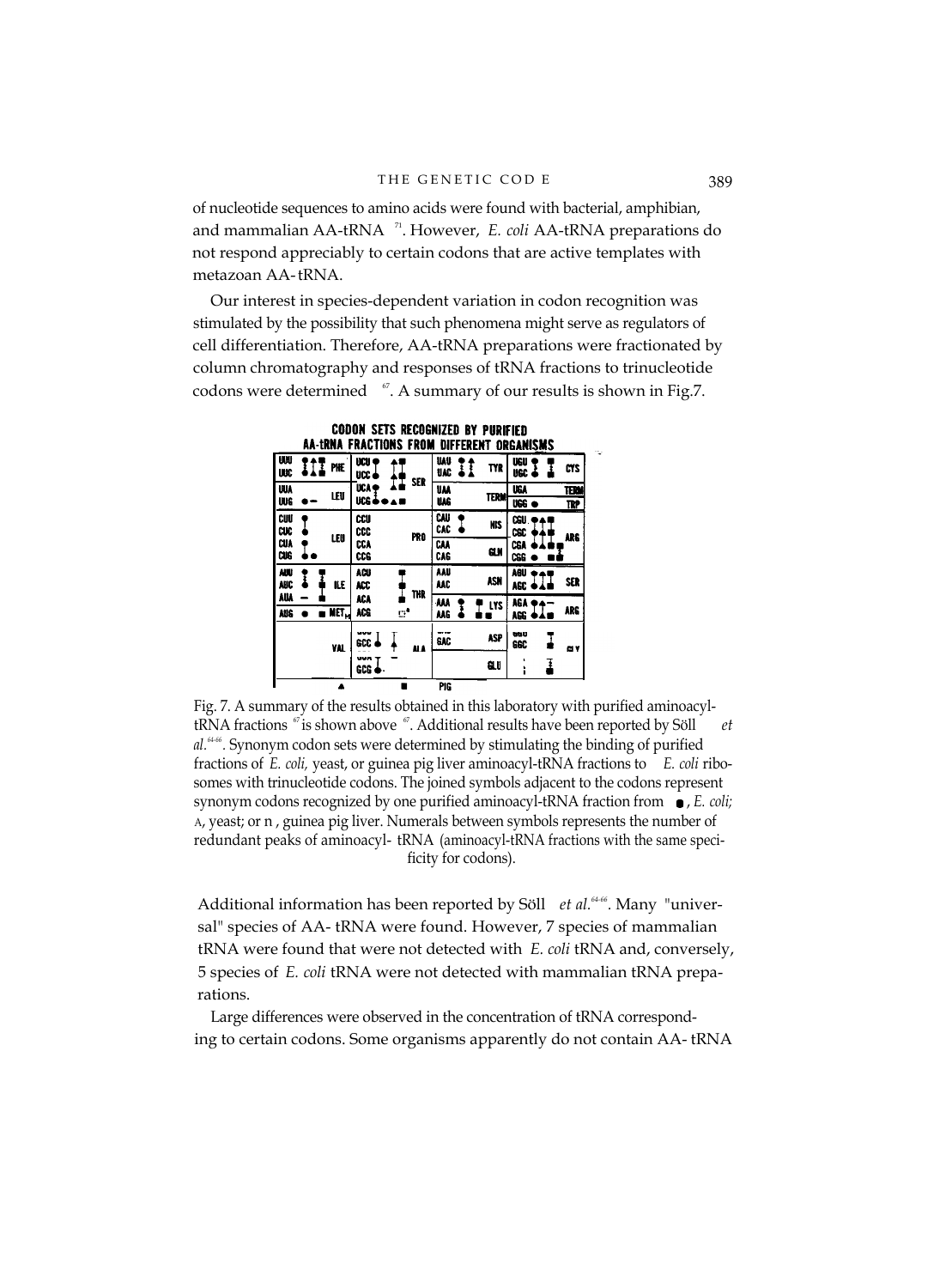for certain codons. For example, mammalian Ile-tRNA responds well to AUU, AUC, and AUA; whereas *E. coli* Ile-tRNA responds only to AUU and AUC (AUA-deficient). Also, a species of mammalian Arg- tRNA was found responding to ACG but no Arg-tRNA was found corresponding to AGA (AGA-deficient).

Although some variation in codon translation clearly does occur, the remarkable similarity in codon-base sequences recognized by bacterial, amphibian, and mammalian AA-tRNA suggest that most, perhaps all, forms of life on this planet use essentially the same genetic language, and that the language is translated according to universal rules.

Fossil records of microorganisms estimated to be  $3.1 \cdot 10^9$  years old have been reported  $^{\text{?}}.$  The first vertebrates appeared approximately 0.5  $\cdot$  10  $\degree$ years ago; amphibians and mammals appeared 350 and 180 million years ago, respectively. Thus the genetic code probably originated more than  $0.6 \cdot 10$ years ago. Hinegardner and Engelberg<sup>33</sup> and Sonneborn<sup>74</sup> suggested that the code was frozen after organisms as complex as bacteria had evolved because major alterations in the code would affect the amino acid sequence of most proteins synthesized by the cell and probably would be lethal.

# *Reliability of Translation*

When one considers the number of species of molecules that are required for the synthesis of a single molecule of protein and the fact that the cellular machinery that participates in the assembly process is complex, heterogeneous, and not reliable, the problem of synthesizing protein with precision seems formidable. To synthesize one molecule of protein composed of 400 amino acid residues, 400 AA-tRNA molecules must be selected in the proper sequence. For the synthesis of the corresponding molecule of mRNA, at least 1206 molecules of ribonucleoside triphosphate must be selected in sequence.

One must distinguish between serial operations, that is, successive steps, and parallel, i.e., simultaneous steps. Usually the overall precision of a multistep process deteriorates rapidly as the number of serial steps increases. Two or more serial steps are required for the synthesis of each molecule of AA-tRNA because an AA-tRNA ligase first catalyzes the synthesis of an aminoacyladenylate and then catalyzes the transfer of the aminoacyl moiety to an appropriate species of tRNA, yielding AA-tRNA. Many molecules of AAtRNA can be synthesized in parallel. Although hundreds of sequential selec-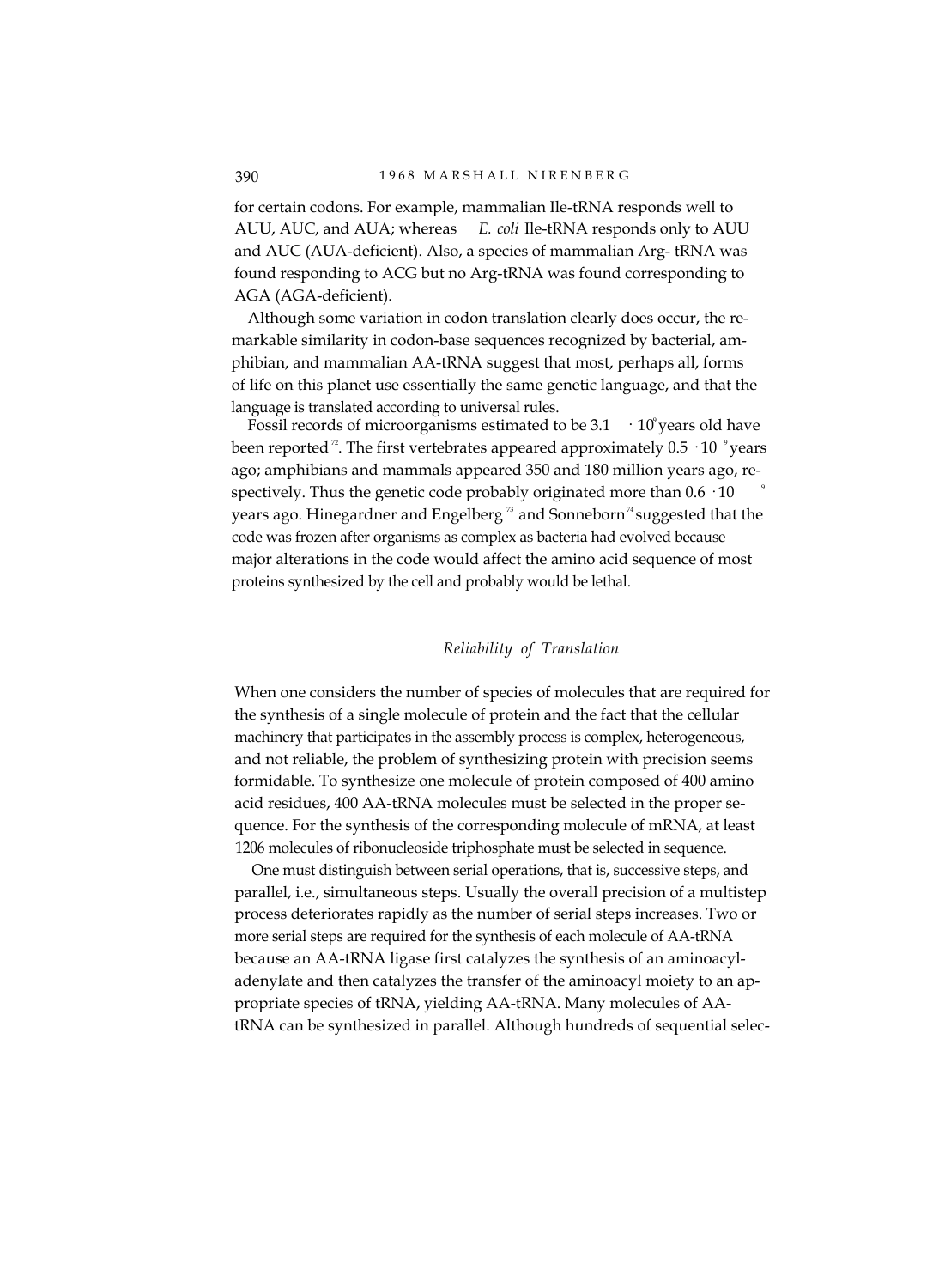tions are required for the synthesis of one molecule of protein, the process of protein synthesis is organized within the cell so that each amino acid usually is selected *independently* of other amino acids. Thus, one translational error usually does not influence the accuracy of other codon translations, and errors usually are not cumulative. However, if an error in translation alters the phase of reading or results in premature termination, subsequent selections obviously will be affected.

Baldwin and Berg<sup>®</sup> have shown that Be-tRNA ligase from *E. coli* catalyzes the synthesis of AA-tRNA only if both amino acid and tRNA species are selected correctly. If an erroneous aminoacyl-adenylate is synthesized, the enzyme corrects the error by catalyzing the hydrolysis of the aminoacyladenylate.

In 1960 Yanofsky and St. Lawrence  $\frac{81}{10}$  suggested that certain mutations might result in the production of structurally modified tRNA or AA-tRNA synthetases with altered specificity for amino acid incorporation into protein. Much information is now available concerning suppressor mutations that affect components required for protein synthesis  $\frac{82}{2}$ . In addition, factors that influence the precision of protein synthesis have been studied extensively with synthetic polynucleotide templates and *in vitro* protein-synthesizing systems and by determining the binding of AA- tRNA to ribosomes in response to tri- or poly-nucleotide templates. The results show that the precision of codon recognition is affected by the temperature of incubation, pH, concentration of various species of tRNA, concentration of Mg  $2+$ , aliphatic amines such as putrescine, spermidine, spermine, streptomycin and related antibiotics, and other compounds.

Most codons probably are translated with relatively littleerror (0.1-0.01% error or less); however, the level of error can be as high as 50% with certain codons. Hence, the precision of translation can vary from one codon to another at least 5000-fold.

Most errors in codon translation do not result in random amino acid replacements in protein because two out of three bases per codon usually are recognized correctly ( *i.e.,* when the precision of translation deteriorates, a codon such as UUU may be translated 80% of the time as phenylalanine, 15% as isoleucine, and 5% as leucine). One codon then is translated by relatively few species of AA- tRNA.

One can only speculate about the biological significance of a flexible, easily modifiable codon-translation apparatus. One extremely interesting possibility is that the codon-recognition apparatus is modified in an orderly, pre-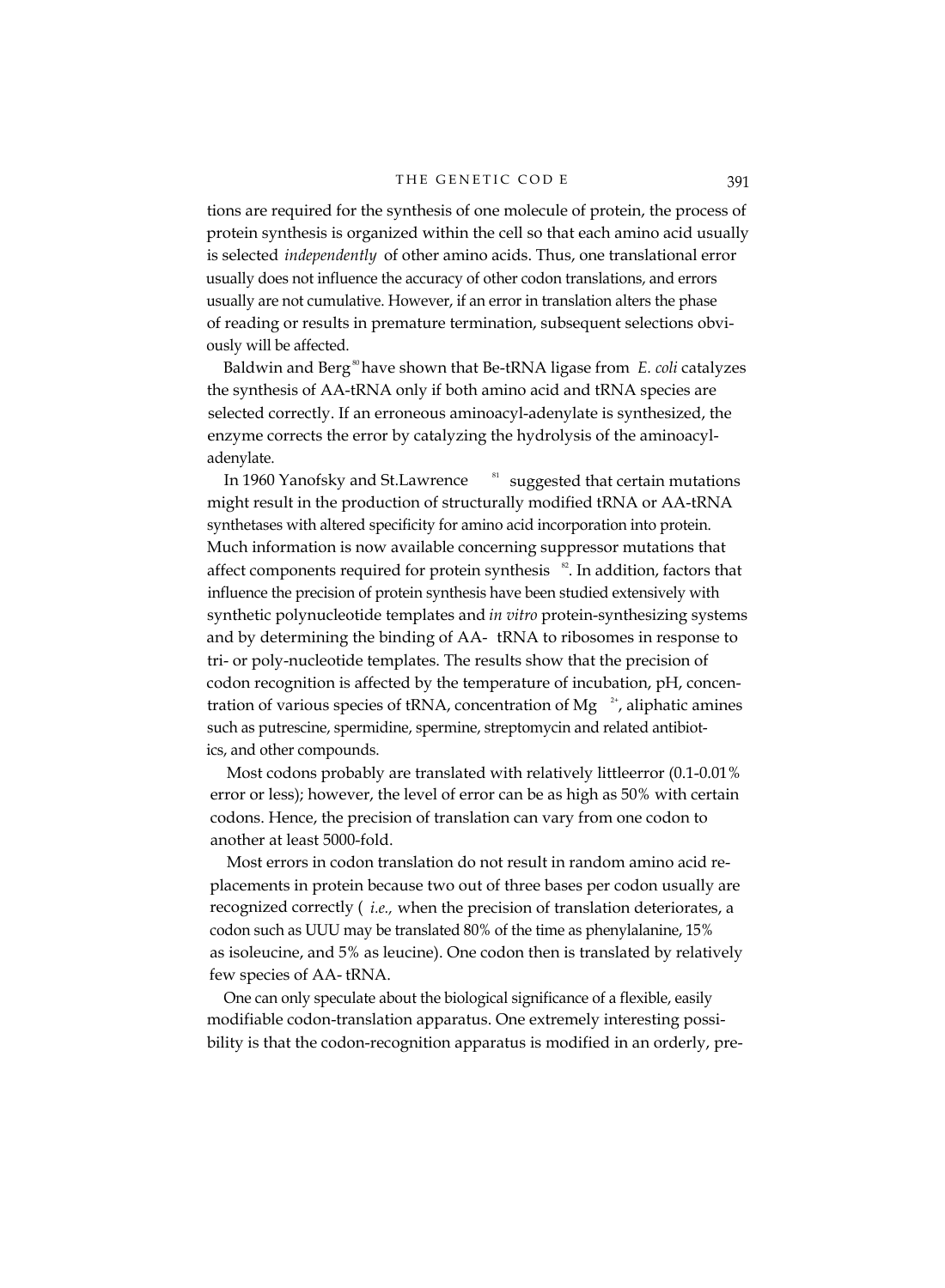dictable way at certain times during cell growth and differentiation and that such modifications selectively regulate the rate of synthesis of certain species of protein.

# *Rate of Translation*

The *E. coli* chromosome is composed of approximately  $3 \cdot 10$  <sup>6</sup> base pairs; sufficient information is present to determine the sequence of  $1 \cdot 10^{-6}$  amino acids in protein (equivalent to approximately 2500-3000 species of protein or less since duplicate copies of the same gene may be present).

Approximately 20-80 mRNA triplets are translated per second per ribosome at 37º. One cell may contain 1000-15000 ribosomes per chromosome, depending upon the rate of growth; therefore, proteins are synthesized at many sites simultaneously. Parallel operations greatly enhance the efficiency of the cell in synthesizing protein.

# *Concluding Remarks*

The genetic code is now essentially deciphered. I have been fortunate in having the collaboration of many enthusiastic associates during the course of our studies. To do justice to the years of effort and the important contributions made by associates and numerous colleagues throughout the world is virtually impossible in the available time. One has only to refer to the comprehensive reviews in the *Cold Spring Harbor Symposium on Quantitative Biology* of 1963 and 1966 to view the breadth of the field and the extent of information now available. Additional information can be found in the recent books by Woese $^\circ$ and by Jukes  $^{84}$ .

- 3. J.Brachet, *Arch.Biol. (Liège),* 53 (1942) 207.
- 4. T. Caspersson, *Naturwiss.,* 29 (1941) 33.
- 5. P. C. Caldwell and C. Hinshelwood, *J.Chem. Soc.,* Pt. 4 (1950) <sup>3</sup> 156.
- 6. A.L.Dounce, *Enzymologia,* 15 (1952) 251.

<sup>1.</sup> O.T. Avery, C. M. MacLeod and M. McCarty, *J.Exptl.Med.,* 79 (1944) 137.

<sup>2.</sup> G. W.Beadle and E.L.Tatum, *Proc.Natl. Acad. Sci. ( U.S.), 27* (1941) 499.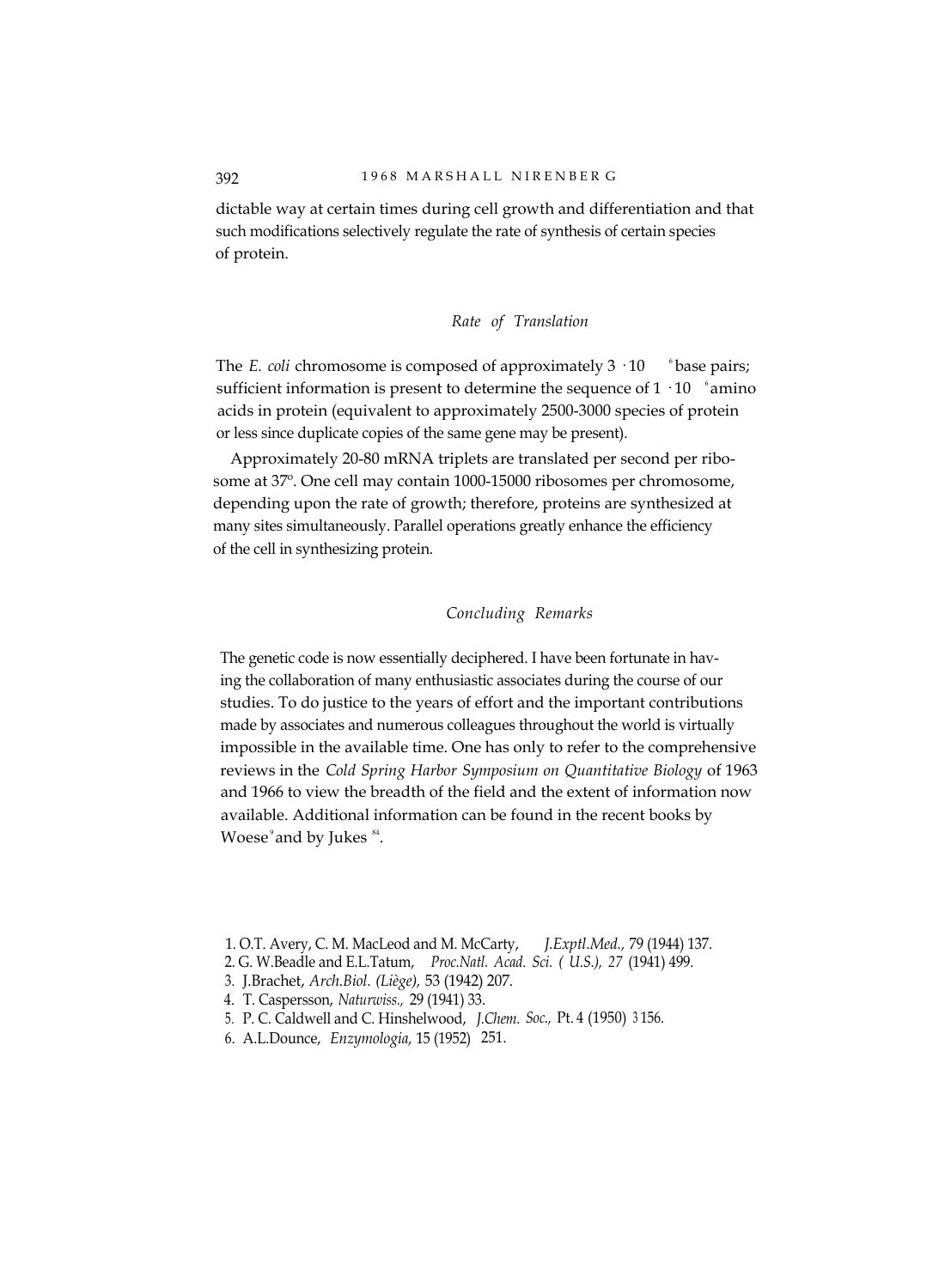- 7. G.Gamow, *Nature,* 173 (1954) 318.
- 8. J.D. Watson and F.H.C.Crick, *Nature,* 171 (1953) 737.
- 9. CR. Woese, *The Genetic Code,* Chapter 2, Harper and Row, New York, 1967.
- 10. A.D.Hershey, J.Dixon and M. Chase, *J. Gen. Physiol.,* 36 (1953) 777.
- 11. E.Volkin and L.Astrachan, *Virology,* 2 (1956) 149.
- 12. M.R.Pollock, *Proc.Roy.Soc. (London), Ser.B,* 148 (1958) 340.
- 13. M.R.Pollock, *in* I. *C.* Gunsalus and R. *Y.* Stanier (Eds.), *The Bacteria,* Vol.4, 1962, p.121.
- 14. M. R. Lamborg and P. *C. Zamecnik, Biochim.Biophys. Acta,* 42 (1960) 206.
- 15. A.Tissieres, D. Schlessinger and F. Gros, *Proc. Natl. Acad. Sci. (U.S.),* 46 (1960) 1450.
- 16. T.Kameyama and G.D. Novelli, *Biochem.Biophys. Res.Commun.,* 2 (1960) 393.
- 17. B.Nisman and H.Fukuhara, *Compt. Rend.,* 249 (1959) 2240.
- 18. M. W.Nirenberg and J.H.Matthaei, *Proc.Natl.Acad.Sci.(U.S.),* 47 (1961) 1588.
- 19. J. H. Matthaei and M. W. Nirenberg, *Proc. Natl. Acad. Sci. (U.S.),* 47 (1961) 1580.
- 20. M. W. Nirenberg, J. H. Matthaei and O. W. Jones, *Proc. Natl.Acad. Sci. (U.S.), 48* (1962) 104.
- 21. M. Grunberg-Manago, P. J. Ortiz and S. Ochoa, *Biochim.Biophys. Acta,* 20 (1956) 269.
- 22. M. Singer, O. W. Jones and M. W. Nirenberg, *Proc. Natl. Acad. Sci. ( U. S.),* 49 (1963) 392.
- 23. J.F. Speyer, P.Lengyel, C.Basilio, A. J. Wahba, R. S. Gardner and S. Ochoa, *Cold Spring Harbor Symp.Quant.Biol.,* 28 (1963) 559.
- 24. M. W.Nirenberg, O. W. Jones, P.Leder, B.F. C.Clark, W. S. Sly and S.Pestka, *Cold Spring Harbor Symp.Quant.Biol.,* 28 (1963) 549.
- 25. F.H. C.Crick, L.Barnett, S.Brenner and R. J. Watts-Tobin, *Nature,* 192 (1961) 1227.
- 26. H. G. Wittmann and B. Wittmann-Leibold, *Cold Spring Harbor Symp.Quant.Biol.,* 28 (1963) 589.
- *27.* R. Arlinghaus, *G.* Favelukes and R. Schweet, *Biochem.Biophys. Res. Commun.,* 11 (1963) 92.
- 28. A.Kaji and H.Kaji, *Biochem.Biophys. Res.Commun.,* 13 (1963) 186.
- 29. M. W.Nirenberg and P.Leder, *Science,* 145 (1964) 1399.
- 30. P.Leder, M.F. Singer and R.Brimacombe, *Biochemistry, 4* (1965) 1561.
- 31. R.E.Thach and P.Doty, *Science,* 147(1965) 1310.
- 32. L.A.Heppel, P.R. Whitfield and R.Markham, *Biockem.J.,* 60 (1955) 8.
- 33. M.Bemfield, *J.Biol.Chem.,* 240 (1965) 4753.
- 34. M. Bernfield, *J.Biol. Chem.,* 241 (1966) 2014.
- 35. M.Bernfield and F.M.Rottman, *J.Biol.Chem.,* 242 (1967) 4134.
- 36. D. Söll, J. Cherayil, D. S. Jones, R.D. Faulkner, H. Hampel, R. M. Bock and H. G. Khorana, *Cold Spring Harbor Symp.Quant.Biol.,* 31 (1966) 51.
- 37. M. W. Nirenberg, T. Caskey, R.Marshall, R.Brimacombe, D.Kellog, B.Doctor, D. Hatfield, J. Levin, F. Rottman, S. Pestka, M. Wilcox and F. Anderson, *Cold Spring Harbor Symp.Quant.Biol.,* 31(1966) 11; B.P.Doctor, J.E.Loebel and D. A.Kellogg, *ibid.,* 31 (1966) 543; D.Hatfield, *ibid.,* 31 (1966) 619; S.Pestka and M.Nirenberg, *ibid.,* 31 (1966) 641.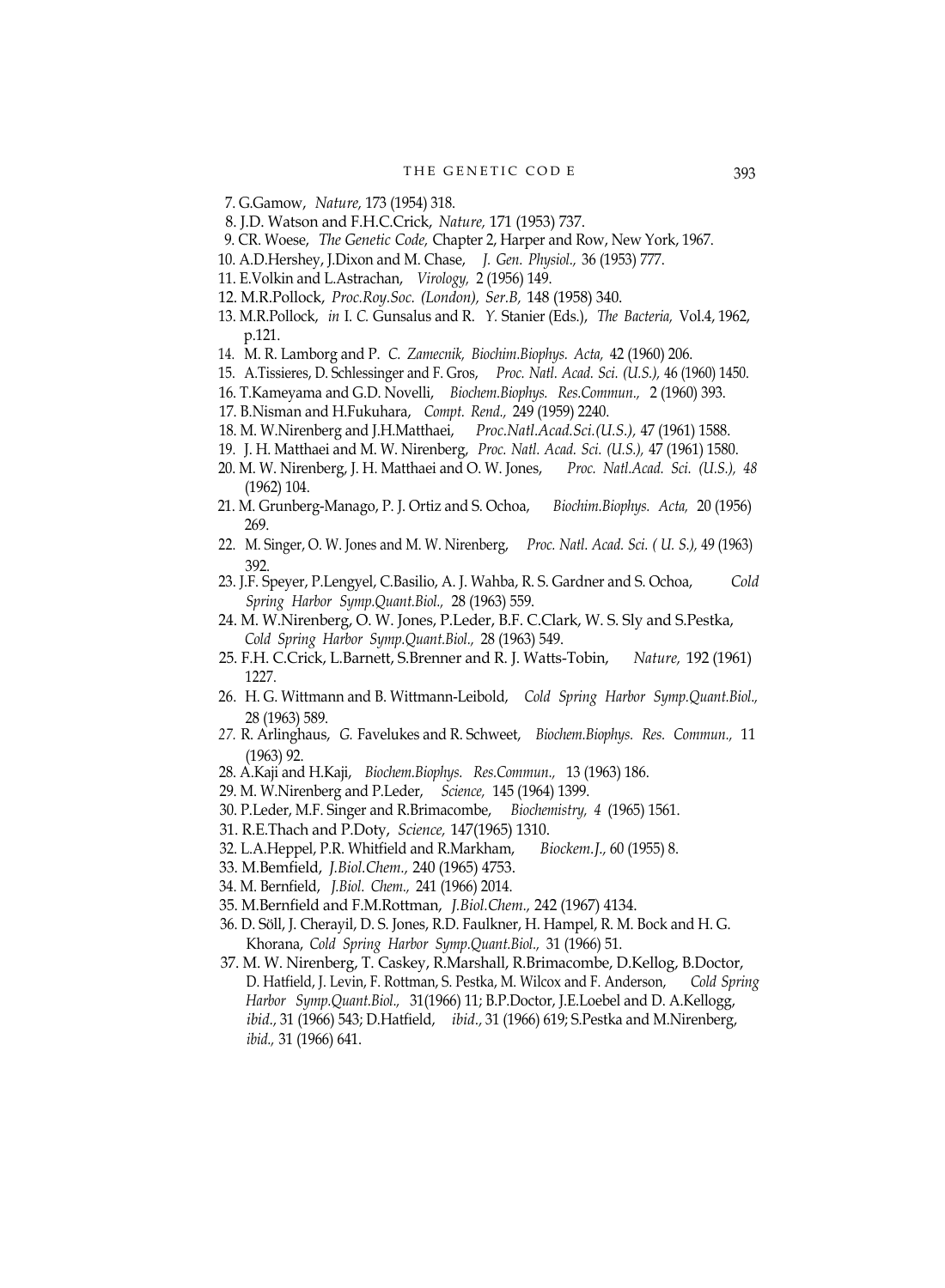- 38. H. G. Khorana, H.Buchi, H. Ghosh, N. Gupta, T.M. Jacob, H. Kössel, R.Morgan, S. A. Narang, E. Ohtsuka and R. O. Wells, *Cold Spring Harbor Symp.Quant.Biol.,* 31 (1966) 39.
- 39. K.Marcker and F.Sanger, *J.Mol.Biol., 8* (1964) 835.
- 40. S.Benzer and S.P.Champe, *Proc.Natl.Acad.Sci.(U.S.),* 48 (1962) 1114.
- 41. A. S. Sarabhai, A. O. W. Stretton, S.Brenner and A.Bolle, *Nature,* 201 (1964) 13.
- 42. S.Brenner, A. O. W. Stretton and S.Kaplan, *Nature,* 206 (1965) 994.
- 43. S.Brenner, L.Barnet, E.R. Katz and F. H. C. Crick, *Nature,* 213 (1967) 449.
- 44. M. G. Weigert and A. Garen, *Nature, 206* (1965) 992.
- 45. M. G. Weigert, E.Lanka and A.Garen, *J.Mol.Biol.,* 23 (1967) 391.
- 46. A.Garen, *Science,* 160 (1968) 149.
- 47. M.Takanami and Y.Yan, *Proc. Natl. Acad. Sci. (U.S.), 54* (1965) 1450.
- 48. M. S.Bretscher, H.M.Goodman, J.R.Menninger and I.D. Smith, *J.Mol.Biol.,* 14 (1965) 634.
- 49. M.C.Ganoza and T.Nakamoto, *Proc. Natl. Acad. Sci. (U.S.),* 55 (1966) 162.
- 50. J.A.Last, W.M.Stanley Jr., M.Salas, M.B.Hille, A.J.Wahba and S.Ochoa, *Proc. Natl. Acad. Sci.(U.S.),* 57 (1967) 1062.
- 51. A.RMorgan, R.D. Wells and H.G.Khorana, *Proc.Natl.Acad. Sci. (U.S.), 56* (1966) 1899.
- 52. H.Kössel, *Biochim.Biophys. Acta,* 157 (1968) 91.
- 53. M.R. Capecchi, *Proc. Natl. Acad. Sci. (U.S.),* 58 (1967) 1144.
- 54. M. S.Bretscher, *J. Mol.Biol.,* 34 (1968) 131.
- 55. CT. Caskey, R. Tompkins, E. Scolnick, T. Caryk and M.Nirenberg, Science, 162 (1968) 135.
- 56. E. Scolnick, R.Tompkins, T. Caskey and M. Nirenberg, *Proc. Natl. Acad. Sci. (U.S.),* 61, (1968) 768.
- 57. C.Woese, *Nature,* 194 (1962) 1114.
- 58. R.Eck, Science, 140 (1963) 477.
- 59. B.Weisblum, S.Benzer and R. W. Holley, *Proc. Natl. Acad. Sci. ( U.S.),* 48 (1962) 1449.
- 60. M. W.Nirenberg, P.Leder, M.Bernfield, R.Brimacombe, J.Trupin, F.Rottman and *C.* O'Neal, *Proc. Natl. Acad. Sci. (US.),* 53 (1965) 1161; J.Trupin, F.Rottman, R. Brimacombe, P. Leder, M.Bernfield and M. Nirenberg, *ibid.,* 53 (1965) 807; R. Brimacombe, J.Trupin, M. Nirenberg, P. Leder, M.Bernfield and T.Jaouni, ibid., 54 (1965) 954.
- 61. M.R.Bernfield and M. W.Nirenberg, *Science,* 147 (1965) 479.
- 62. B. F. C. Clark and K.A.Marcker, *J.Mol.Biol.,* 17 (1966) 394.
- 63. D. A.Kellogg, B. P.Doctor, J. E. Loebel and M. W. Nirenberg, *Proc. Natl.Acad. Sci. (U.S.),* 55 (1966) 912.
- 64. D. Söll, D. S. Jones, E. Ohtsuka, R.D. Faulkner, R.Lohrmann, H.Hayatsu, H.G. Khorana, J.D. Cherayil, A. Hampel and R. M. Bock, *J. Mol.Biol.,* 19 (1966) 556.
- 65. D. Söll, J.D. Cherayil and R. M.Bock, *J.Mol.Biol.,* 29 (1967) 97; D. Söll E. Ohtsuka, D. S. Jones, R.Lohrmann, H.Hayatsu, S. Nishimura and H.G.Khorana, *Proc. Natl. Acad.Sci. (U.S.),* 54 (1965) 1378.
- 66. D. Söll and U. L.RajBhandary, *J. Mol.Biol., 29* (1967) 113.